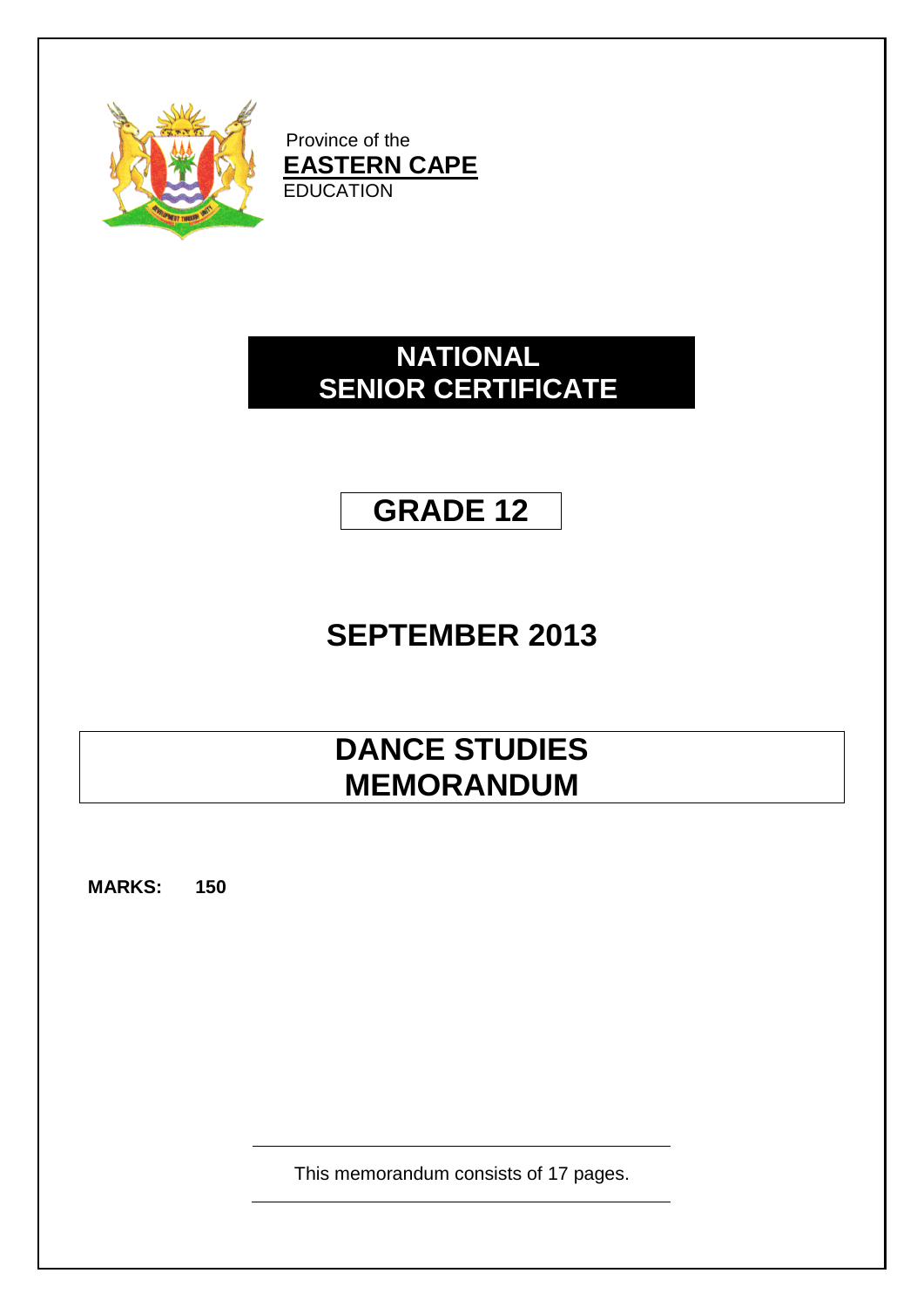#### **NOTE TO MARKERS/TEACHERS:**

- In the examples of possible answers, a great deal more information has been provided as a resource for teachers and markers than, what is expected from the candidates.
- Bullets have been used in the memo to aid marking.
- Refer to the **Ability levels** in the 'Focus Question' table below each question, to determine high, medium or low cognitive levels expected in the answers.
- Markers should not penalise students if the grammar or spelling used is incorrect. As long as the student's answer is clear, understandable and meets the marking criteria (e.g. the naming of muscles). *However, they may not be awarded full marks for essay/paragraph type questions if there are grammatical and spelling errors and the answer is not written in the correct format, or meaningfully addresses the question.*
- In many of the qualitative questions that require **detailed explanations**, one tick does not always equal one mark. Half marks may be awarded*.*
- *Markers should avoid awarding full marks for a question when the answer is superficial and minimal***.** This examination is the culmination of a 3-year training period from Grade 10 – 12 and the level of rigour expected should be equivalent to all other matriculation subjects.
- Where the learners have made careless mistakes e.g. numbering, they should be penalised by 10% but the marker and moderator should decide whether the learner is answering the relevant question correctly.
- Look for what the candidate knows, not what they don't know.

### **SECTION A: HISTORY**

#### **QUESTION 1 MEMO**

| <b>Focus of Question</b>                                   | Learning outcomes |  |                                       |                    |             | <b>Ability levels</b> |     |  |
|------------------------------------------------------------|-------------------|--|---------------------------------------|--------------------|-------------|-----------------------|-----|--|
|                                                            | LO <sub>1</sub>   |  | $\lfloor$ LO2 $\rfloor$ LO3 $\rfloor$ | $\overline{L}$ LO4 |             | MEDIUM                | HOH |  |
| Improvisation/choreography<br>elements/production elements | ᄾ                 |  | ٦١                                    |                    |             |                       |     |  |
| Knowledge $-1.1, 1.5$                                      |                   |  |                                       |                    | $\mathbf 2$ |                       |     |  |
| Application - 1.3, 1.4                                     |                   |  |                                       |                    |             |                       |     |  |
| Synthesis $-1.2$                                           |                   |  |                                       |                    |             |                       | 6   |  |

#### **NOTE TO MARKERS:**

Many possible answers may be given. Use professional judgment when assessing candidate's answers.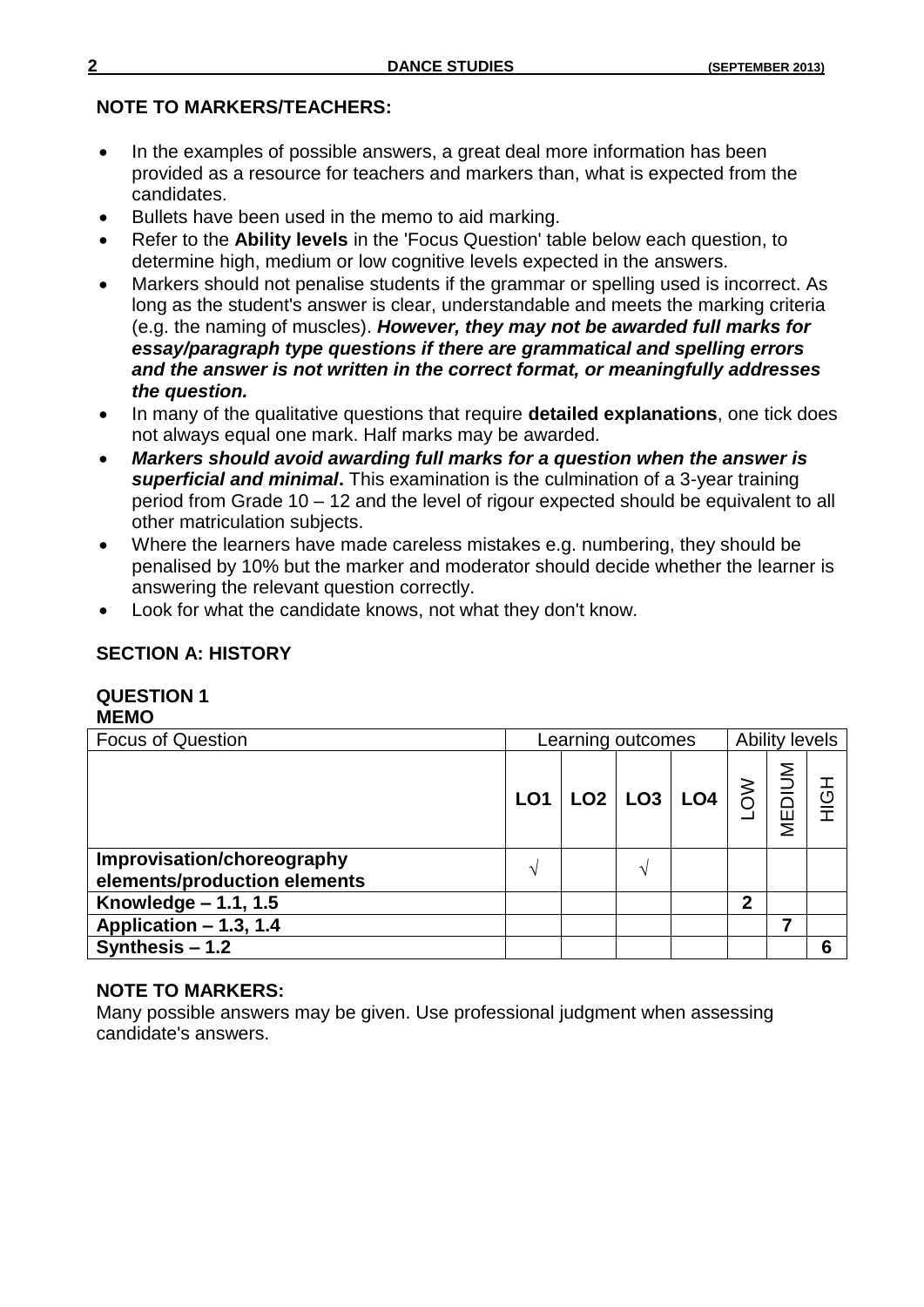# **CRITERIA FOR MARKING:**

- Allocate 1 mark for the answer to improvisation and one for choreography.
- 1.2 Allocate 6 mark for the following:
	- o What is space?
	- o The different types of space
	- o How space is used in choreography
- 1.3 Allocate 4 marks for 4 clear reasons how you can make the rehearsals for your choreography dance work more effective.
- 1.4 Allocate 3 marks if the candidate can clearly explain backdrops and sets in a dance work.

#### **POSSIBLE ANSERS:**

- 1.1 Improvisation is free and spontaneous. It is used to develop movement vocabulary and allow the dancer to explore different ways of moving the body – to experiment with movements/styles/space/emotions, etc.
	- Composition or choreography is set and fixed. Choreographers often use improvisation to start with to get new ideas and then put these ideas into a set format – i.e. it does not keep changing. (2)
- 1.2 Space is one of the elements used in improvisation.
	- Design in space is the paths and patterns the dancer traces in the performance area.
	- The choreographer arranges dancers on the stage and plans their travel around the available space to create visual interest and dramatic effects.
	- There are many variations and combinations of ways that movements can occur in space.
	- If used correctly, it can broaden movement vocabulary and have a huge impact in the way that space is used in dance.
	- There are different types of space, like:
		- $\circ$  Negative space the unoccupied space surrounding the body.
		- $\circ$  General space the space you share with other people.
		- $\circ$  Positive or Personal space the space around the body, or the space your body takes up while still or moving. (6)
- 1.3 Plan your rehearsal timetable
	- Inform dancers
	- Select the correct dancers
	- Plan the work to be covered in each rehearsal
	- Warm up the dancers
	- Be punctual
	- Consider appropriate safety including all things to do with the room
	- Consider appropriate safety including all things to do with the dancers (4)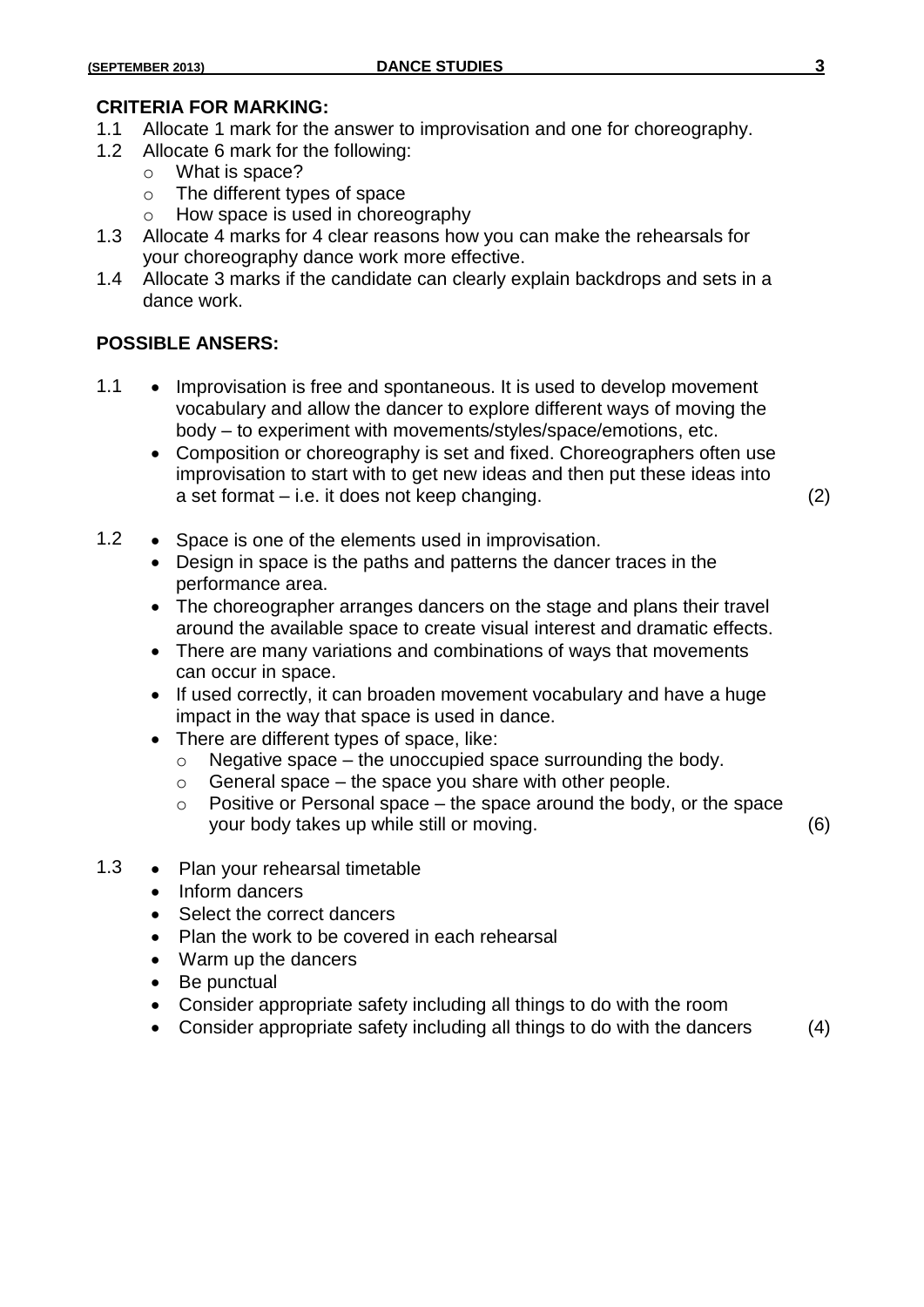#### 1.4 **BACKDROPS/SETS**

- Backdrops/sets can be an important part of a production
- They could enhance or add to the theme of the production
- Performance space must be considered either working around sets or incorporating them into the performance
- Costs must be considered as this can be a pricey element of a production
- Safety must be considered in that the dancers/performers do not injure themselves on sharp corners/levels, etc.
- Installing/setting up must be considered as this must be professionally done to avoid injury
- Lighting must be considered to compliment sets/backdrops, taking into account colours of backdrop/sets and shadows that could be caused
- Storage if large where are they going to be kept before and after the production
- When are they going to be set up performers need time to work with  $s$ ets.  $(3)$

**[15]**

### **QUESTION 2**

## **BELOW ARE THE PRESCRIBED CHOREOGRAPHERS AND THEIR DANCE WORKS**

| International choreographer   | Dance works                       |
|-------------------------------|-----------------------------------|
| George Balanchine             | Appollo or Agon                   |
| <b>Alvin Ailey</b>            | <b>Revelations</b>                |
| Martha Graham                 | Appalachian Spring or Lamentation |
| <b>Christopher Bruce</b>      | <b>Ghost Dancers or Rooster</b>   |
| Marius Petipa and Lev Ivanhof | Swan Lake                         |
| Vaslav Nijinski               | Le Sacre du Printemps             |
| Paul Taylor                   | Esplanade                         |

#### **MEMO**

| <b>Focus of Question</b>    | Learning outcomes |  |  |                               | <b>Ability levels</b> |                    |  |  |
|-----------------------------|-------------------|--|--|-------------------------------|-----------------------|--------------------|--|--|
|                             |                   |  |  | LO1 LO2 LO3 LO4 $\frac{3}{6}$ |                       | <b>NUID</b><br>MEI |  |  |
| International choreographer |                   |  |  |                               |                       |                    |  |  |
| Knowledge $-2.2, 2.3$       |                   |  |  |                               | 6                     |                    |  |  |
| <b>Application - 2.4</b>    |                   |  |  |                               |                       |                    |  |  |
| Analysis $-2.5, 2.6$        |                   |  |  |                               |                       |                    |  |  |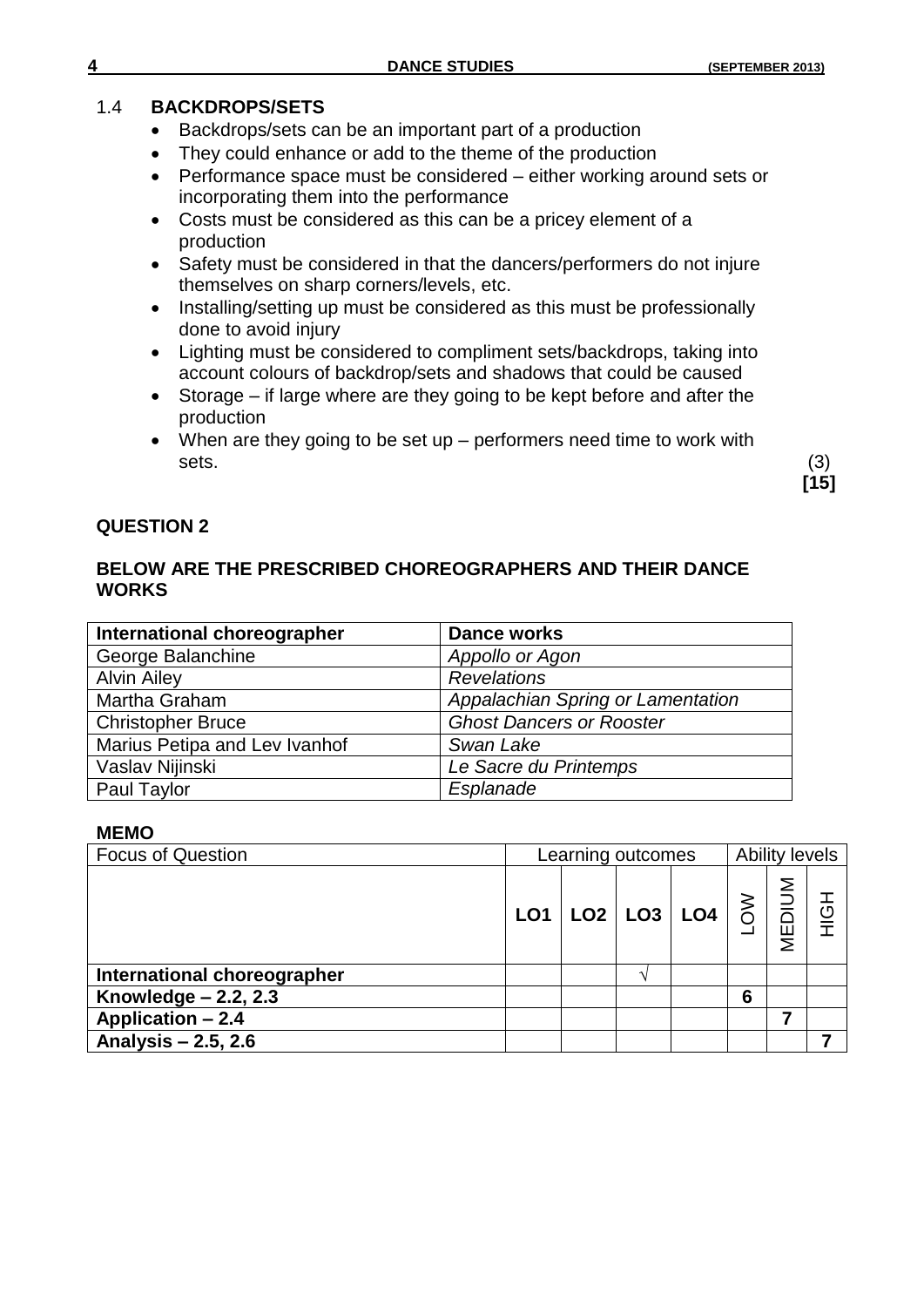#### **NOTE TO MARKERS:**

Use professional judgment when assessing the quality of the candidates answer. Candidates may have given more information in one section than in another. Evaluate the whole answer in context to what the candidate knows and award marks accordingly.

#### **CRITERIA FOR MARKING:**

- 2.1 **The name of the choreographer – no mark allocated.**
- 2.2 Allocate 2 marks if the candidate provides place of birth and date of birth.
- 2.3 Allocate 4 marks if the candidate shows clear understanding of the choreographer's dance training and experience.
- 2.4 Allocate 7 marks if the candidate gives specific examples of the choreographer's career as a dancer and choreographer.
- 2.5 Allocate 5 marks if the candidate gives an analysis of the choreographer's dance style.
- 2.6 Allocate 2 marks if the candidate gives his/her contribution to the development of dance.

#### **ONE POSSIBLE ANSWER:**

(Answer given in bullets to aid marking)

## 2.1 **MARTHA GRAHAM**

2.2 Martha Graham was born in Allegheny, Pennsylvania – America, 11 May 1894. (2)

- 2.3 Athletic as a young girl, Graham did not find her calling until she was in her teens.
	- She persuaded her theatre-wary father to take her to see a performance by Ruth St Denis at the Mason Opera House in Los Angeles.
	- Ruth St Denis' performance had a profound impact upon Graham and inspired her to become a dancer.
	- Graham's father did not approve of theatre as a career and she could not commence her training until after his death.
	- Consequently, Graham only began her formal dance training in her early 20s, quite old for someone intending to pursue a career in professional dance.
	- Another influential male in Graham's life was the American pianist, composer, writer and teacher, Louis Horst.
	- He introduced Graham to challenging scores. (4)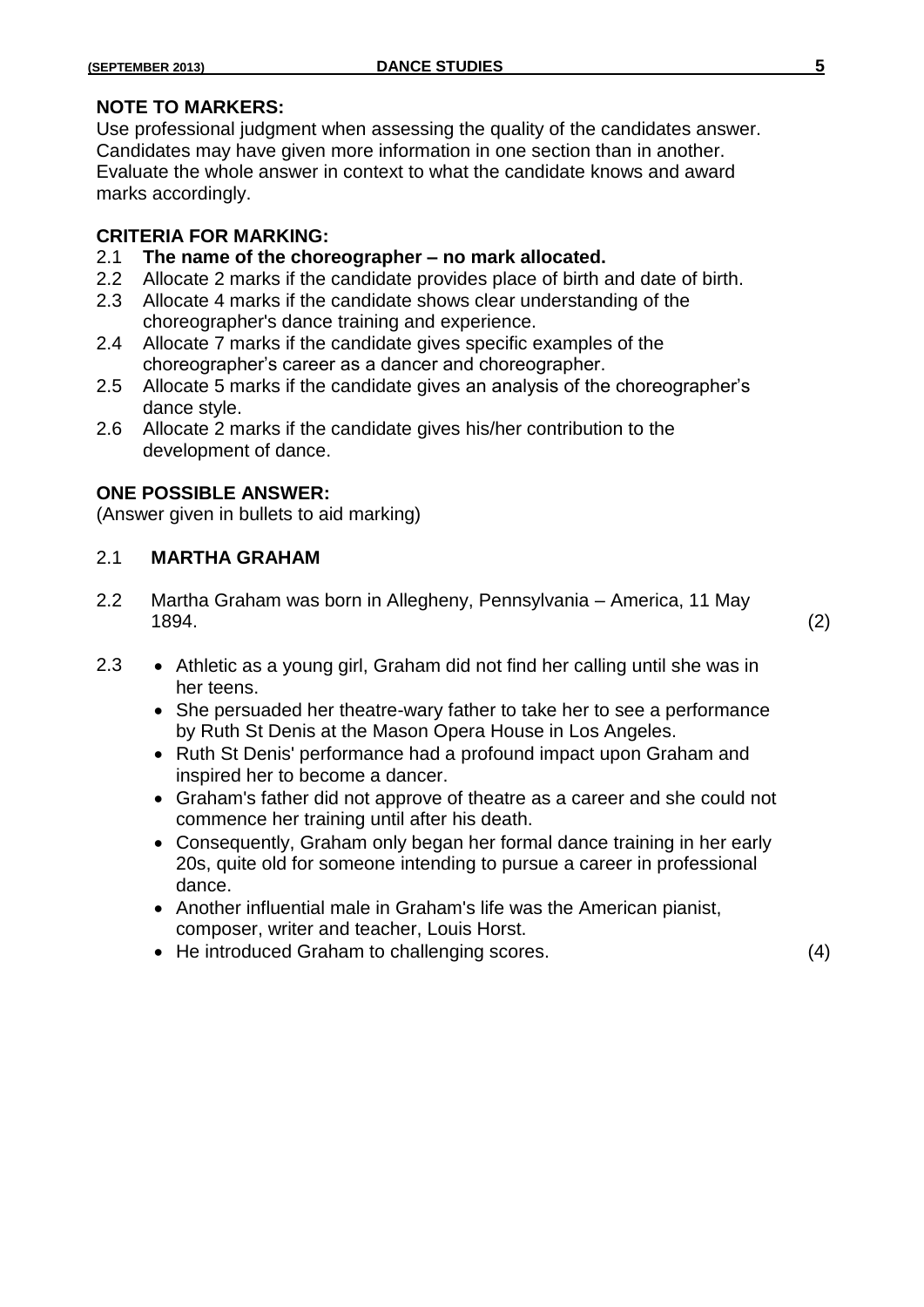- 2.4 From 1913 to 1916 Graham studied theatre at the University of Cumnock.
	- With no formal dance training to mention, 22-year-old Graham enrolled at the Denishawn School.
	- It was at the Denishawn School that she received her basic training.
	- Although she was a late beginner by dance standards, her determination, intelligence and her taut, lean body caught the attention of Ted Shawn.
	- Graham and Shawn danced opposite each other in the leading roles and this granted Graham widespread exposure.
	- All too soon Graham tired of Denishawn's decorative style, traditionalism and romanticism. Graham felt that 'the old forms could not give voice to the more fully awakened man'.
	- In 1923 Graham left the Denishawn School and began to work in experimental dance technique that would revolutionise theories of movement in all of the performing arts.
	- After moving to New York in 1923, Graham acquired a job with a Broadway revue: the *Greenwich Village Follies*. She danced in the revue for two years and later referred to the dances she performed as 'sexy little things'. There she gained a reputation for her ballet ballads.
	- In 1926, after 10 years of dancing for others, Graham performed her first solo concert.
	- The founding of the Martha Graham School of Modern Dance on April 26, 1926, did not mark the end of Graham's dancing career. Throughout her life, her dance and choreographic careers remained intertwined. Graham continued to dance persistently with her company until the age of 76, by which time her onstage appearances had degenerated into grisly caricature. Graham sought consolation in alcohol as she became aware of her diminishing creative energy and the fact that her body could no longer cope with the demands of dance.
	- In 1948 she married Eric Hawkins who was one of the dancers in her company, but the marriage was short lived.
	- Despite her age, Graham went on to dance well into the 60's. Even after her retirement in 1969, she continued to choreograph and tour until her death in 1991.
	- Martha Graham choreographed over 170 works during her lifetime, most of which were created specifically for her own company. Her choreographic career affirmed that dance could be a medium of personal expression for the choreographer as well as the dancer. (7)
- 2.5 Graham identified a method of breathing and impulse control she dubbed 'contraction and release', which became the slogan words of the Graham technique.
	- Graham's classes began on the floor with breathing, contractions, leg extensions and general stretches followed by bends, lifts, and hip swings.
	- She used movements, such as walking, running and skipping followed by what Graham described as 'a series of falls forward, side and back'.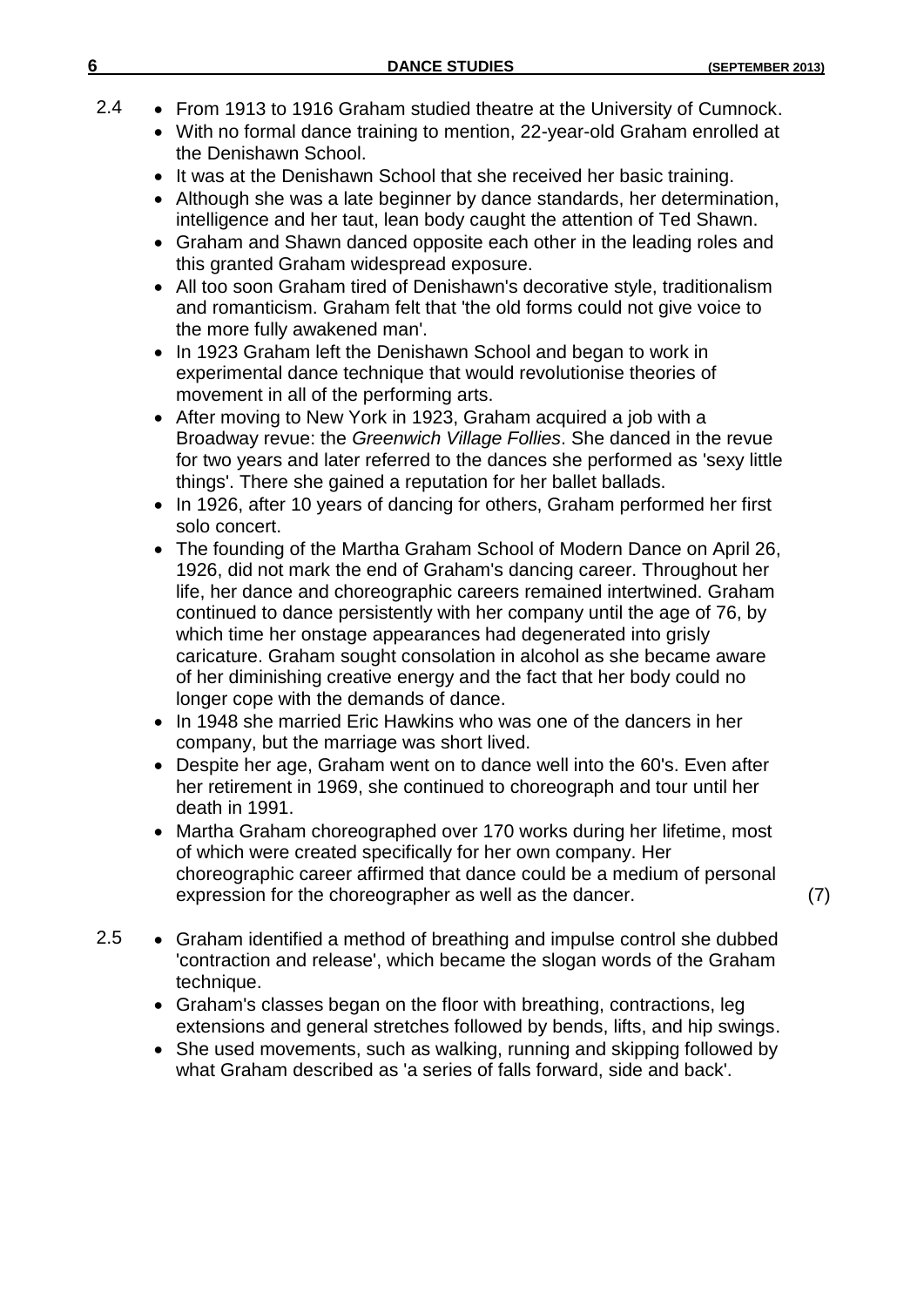- Graham's technique is based on the principles that the back is the source of movement with particular emphasis on the lower back and the pelvis. The 'contraction and release' and the 'spiral' involve the back as the source of movement.
- At the centre of Graham's technique lies the control of posture as obtained through control of the breath.
- Graham's creative vocabulary gave rise to her technique and the international vocabulary of modern dance.
- Martha Graham choreographed dances which were inspired by myths, legends, history, politics and aspects of life including how the mind worked.
- Graham used challenging music scores.
- Graham's approach was mostly socially conscious.
- Initially she used no sets or fancy costumes, nothing pretty or soft.
- Her choreography used natural actions such as running, walking and skipping.
- Graham used angular stances, explosive and stylised gestures.
- She used abstract stage settings.
- She attempted to blend abstract movements with emotional states. (5)
- 2.6 Graham's revolutionary dance technique is arguably her greatest achievement. It had a forceful impact on all branches of the contemporary theatre and established Graham as the person whose life made the single greatest contribution to modern dance.
	- She encouraged awareness of the human body and the inherent mystery that it possesses.
	- Graham evolved an effective language for modern dance, accessible to following generations.
	- Many great modern and ballet choreographers were inspired by her or danced in her company – Merce Cunningham, Paul Taylor, Twyla Tharp, Michal Baryshnikov, Rudolph Nureyev and Madonna.
	- In 1976, Martha Graham became the first dance personality to receive the Presidential Medal for Freedom. The award, presented to Graham by President Gerald R. Ford, is the highest possible honour for an American civilian.
	- Graham also received the *French Legion of Honour* in 1979 and the *Kennedy Centre Honours Award* in recognition of her significant contributions to American culture through the performing arts.
	- Graham's choreographic career had a lasting impact on modern dance, both in America and abroad. Although Graham did not invent modern dance, she came to embody it. Graham changed the way performers around the world moved. (2)

**[20]**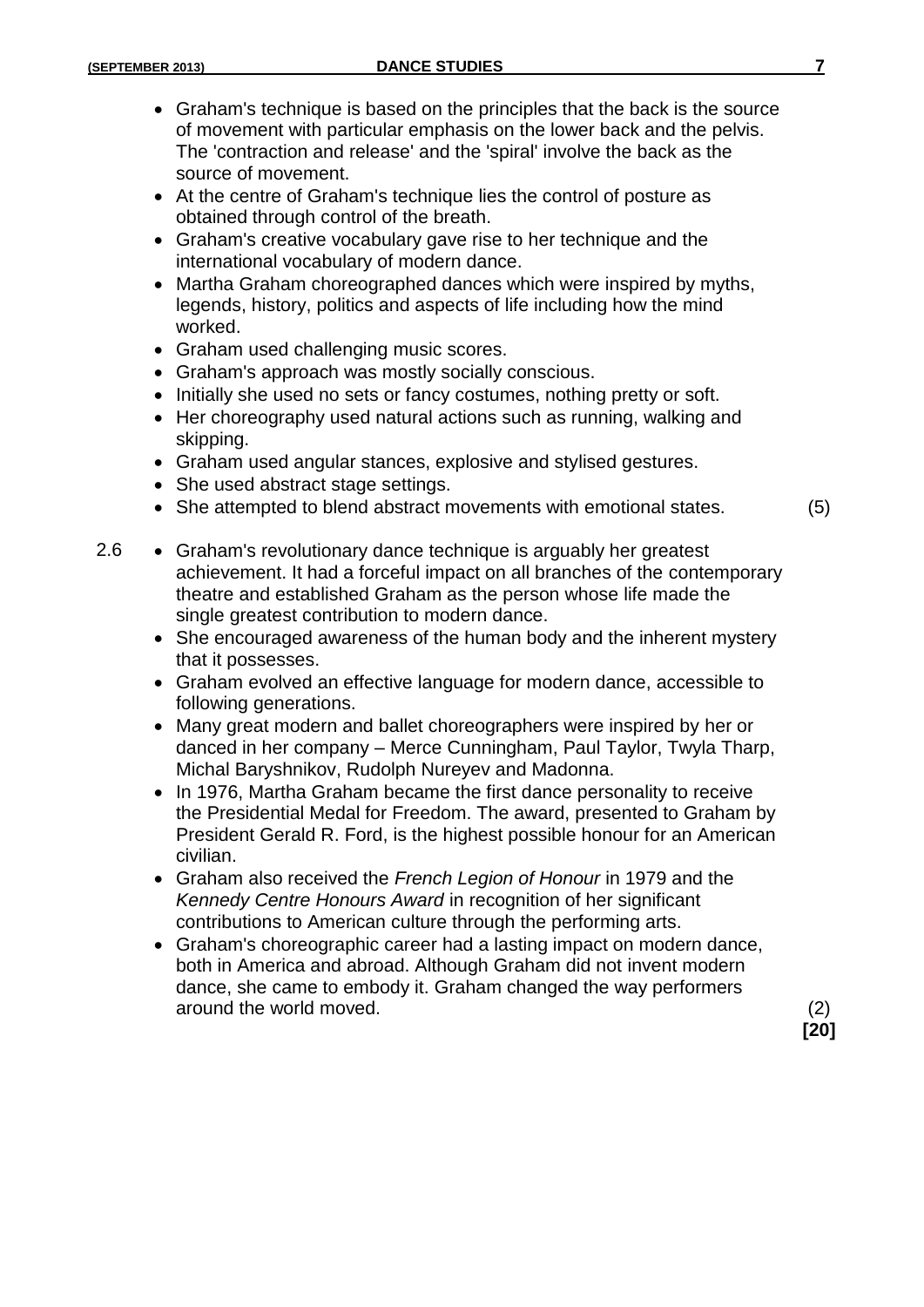#### **MEMO**

| <b>Focus of Question</b>                                           | Learning outcomes |  |                              |     |            | <b>Ability levels</b> |                               |  |
|--------------------------------------------------------------------|-------------------|--|------------------------------|-----|------------|-----------------------|-------------------------------|--|
|                                                                    | LO <sub>1</sub>   |  | $\textsf{LO}2 \textsf{LO}3 $ | LO4 | <b>NOT</b> | MEDIUM                | $\overline{\mathcal{O}}$<br>亍 |  |
| <b>Cross-cultural/Indigenous Dance</b><br>forms/principles/rituals |                   |  |                              |     |            |                       |                               |  |
| Knowledge - 3.1                                                    |                   |  |                              |     | 2          |                       |                               |  |
| Application - 3.2, 3.3, 3.4                                        |                   |  |                              |     |            | 14                    |                               |  |
| Analysis $-3.5$                                                    |                   |  |                              |     |            |                       | 4                             |  |

#### **NOTE TO MARKERS:**

Many possible answers may be given. Use professional judgment when assessing candidates' answers.

# **CRITERIA FOR MARKING:**

- 3.1 Allocate 1 mark for explanation of traditional dance and 1 mark for an explanation of indigenous dance.
- 3.2 Allocate 2 marks for explanation on characteristics of African dance and 2 marks for explanation of the characteristics of any other dance form.
- 3.3 Allocate 4 marks for the principles of African dance.
- 3.4 Allocate 6 marks for a detailed explanation of some of the basic movements found in the African dance styles.
- 3.5 Allocate 2 marks for naming the rituals and 2 marks for the purpose of the rituals.

# **POSSIBLE ANSWERS:**

3.1 *Traditional dances* - these are dances passed down from one generation to the next, telling the history and the culture they represent e.g. the Reed dance.

*Indigenous dance* – these are dances that originate where they are found e.g. Pantsula. (2)

3.2 African dance is a way of life and is passed down from generation to generation. It is interwoven into the social and cultural structure from all over Africa. The movements are stylised and drawn from all over Africa. These influences had made the dance to be an art form with a diverse mixture of movement, gesture and posture.

Classical ballet is based on classicism in the art of painting and sculpture showing an ideal body. It has a strict sense of balance and formal design. Ballet involves detail and precision of movement and gestures, steps and poses which relates to each other and to the central line of balance to display perfect harmony, grace and a balanced pose.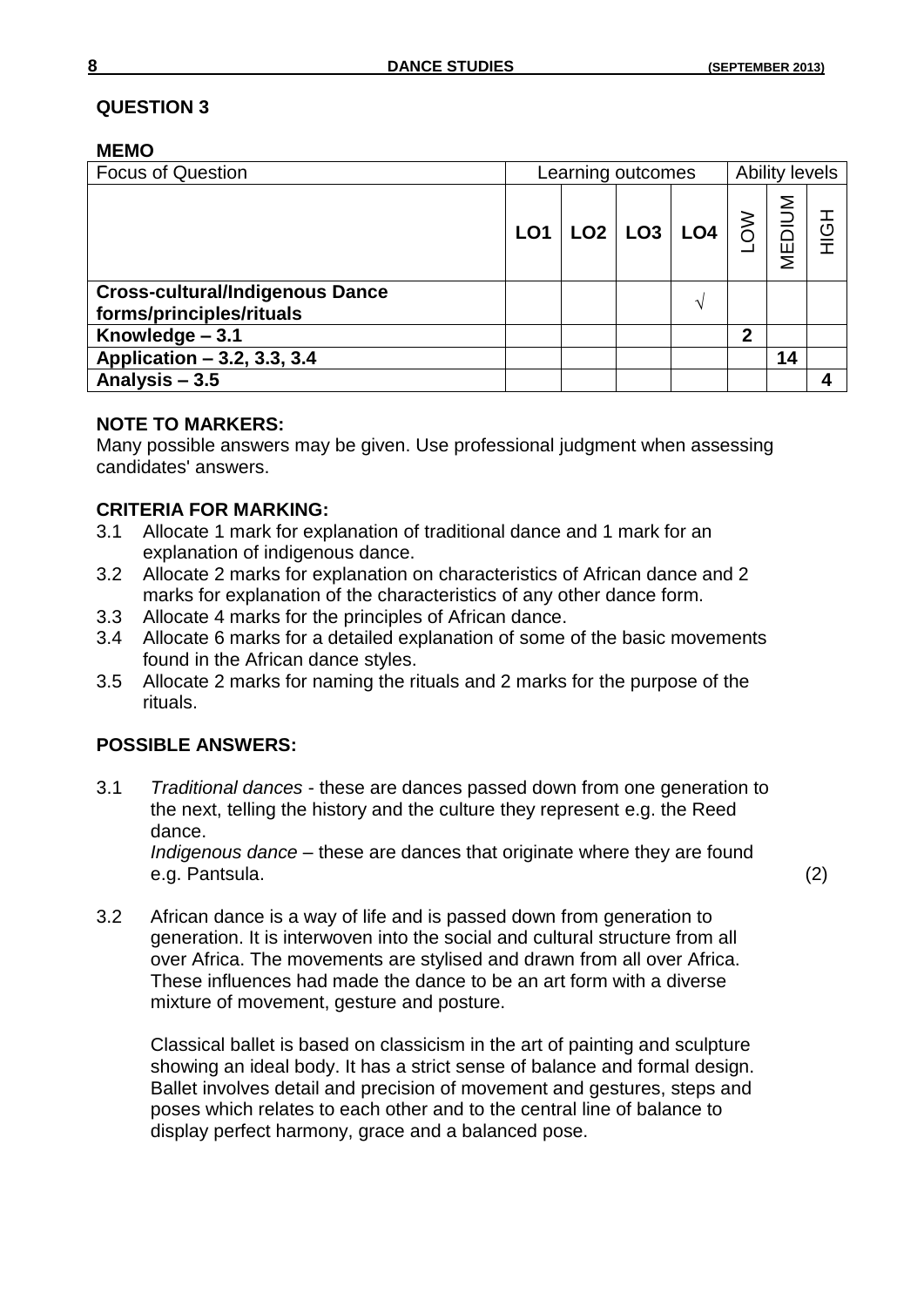The drumming in African dance is heavy and has a strong steady beat. The beat is played specifically to accentuate the execution of some steps and movements. The emphasis is on rhythm rather than shape and space.

Ballet makes use of classical music, played by a pianist or an orchestra. Possible music types include; Minuet, Hornpipe, Sarabande, Polonaise, Mazurka, Waltz, Barcarole, Gallop, Tarantella, Tango, Polka or Ragtime. In African dance the body can move freely but in ballet the posture is held in movement.

Classical ballet uses fairytale stories whereas African dance expresses everyday life and activities found in a particular community. Classical ballet resists gravity while African Dance uses gravity. (4)

- 3.3 Usage of natural bends of the body
	- Dancing towards the ground and complimenting gravity instead of defying it
	- Articulation of basic and complex rhythmic patterns in the time line scale
	- Imitating and dramatisation of the natural world animals, insects or plants) or the elements such as fire, water, earth and air.
	- Dances generally have a theme (fertility, courtship, work, hierarchy, etc.) and purpose (protest, socialisation, celebration, questioning social  $\blacksquare$  issues, etc.) (4)

#### 3.4 **Locomotive**

- Walking and striding (e.g. *Mohobelo* of the southern *Basotho*)
- Shuffling of the feet (e.g. Trance dance of the *San* and *umXentso* or *amaXhosa* diviners)
- Leaping (e.g. Ostrich mating dance of the Kalahari *San* and *Setap* by the *Batswana*)
- Stamping (e.g. *iNgoma* or *amaZulu*)

#### **Non-locomotive**

- Vibrating and shaking (e.g. *uMtyityimbo* of *amaMpondo*)
- Mime and gestures (e.g. Charm dance of *Bororo Fulani*)
- Kneeling (e.g. *Mokgibo* of southeren *Basotho* women and girls)
- Jumping (e.g. *Ilmoran* warrior dance of the *Masai*) (6)
- 3.5 Fertility for people, animals and crops, including rituals surrounding birth.
	- $\bullet$  Initiation rites of passage for boys and girls as they reach puberty.
	- $\bullet$  Rituals of the hunt and animals in societies where hunting and fishing provide food, rituals are found that show the affinity between man and animals, reverence for their spirits and thanks for the food they provide
	- Healing rites healing rites are found everywhere, often performed by a special "doctor", shaman or medicine man, or as whole community in "dancing frenzies". A similar form is still found today e.g. dance therapy.
	- Funeral rites rites for putting souls to rest, remembering or appeasing spirits, protection of community and those still living.
	- War and weapons rituals asking for or giving thanks for victory, building spirit and unity amongst warriors. (4)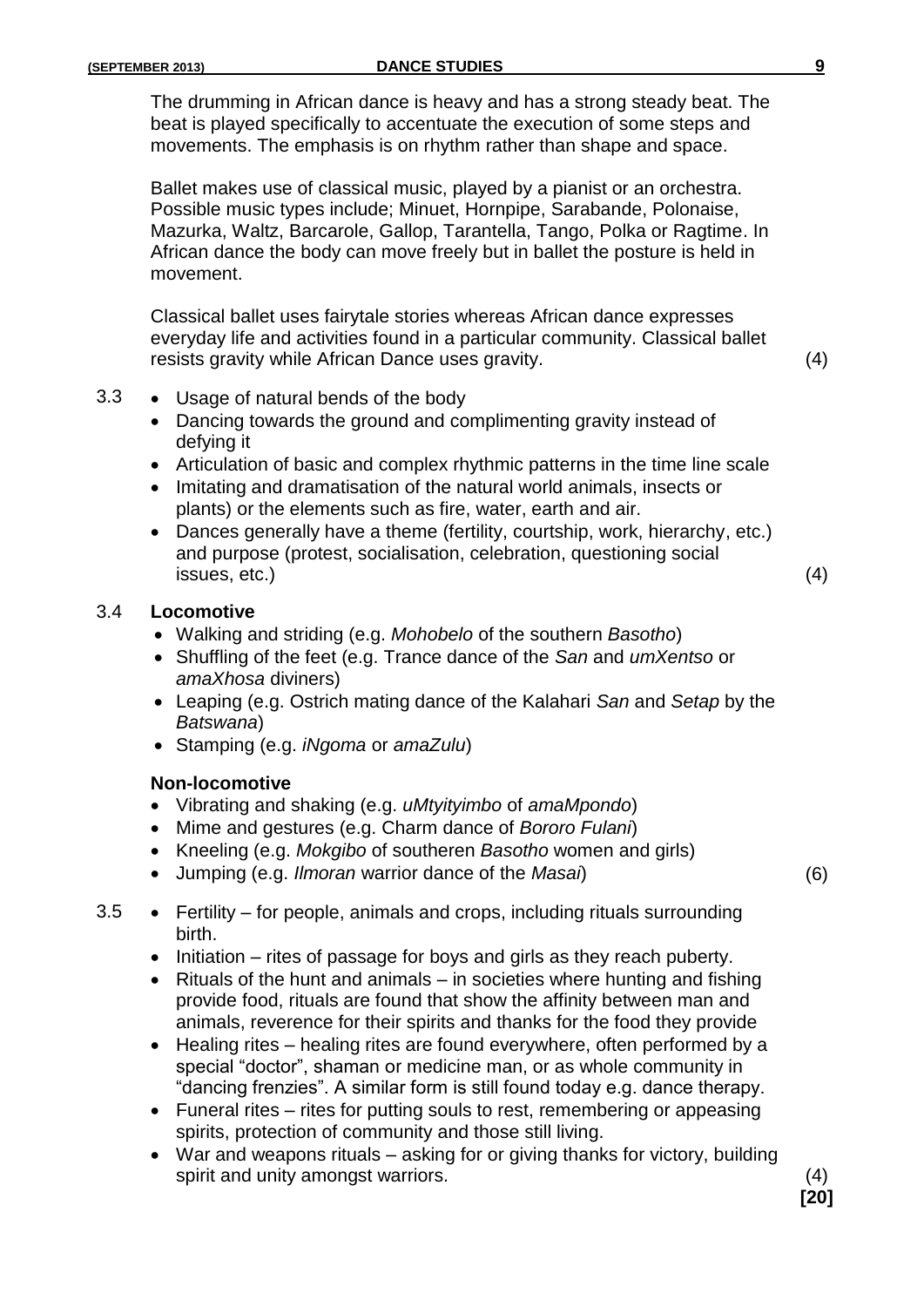#### **MEMO**

| <b>Focus of Question</b> | Learning outcomes |  |                         |  |               | <b>Ability levels</b> |                |  |
|--------------------------|-------------------|--|-------------------------|--|---------------|-----------------------|----------------|--|
|                          |                   |  | $LO1$ $LO2$ $LO3$ $LO4$ |  | $\frac{1}{2}$ | MEDIUM                | $\overline{5}$ |  |
| South African dance work |                   |  |                         |  |               |                       |                |  |
| Knowledge - 4.2          |                   |  |                         |  |               |                       |                |  |
| Application - 4.3        |                   |  |                         |  |               | 2                     |                |  |
| Analysis - 4.4, 4.5      |                   |  |                         |  |               |                       | 6              |  |

# **NOTE TO MARKERS:**

Use professional judgement when assessing the quality of the answer. Evaluate the whole answer in context to what the candidate knows and award marks accordingly.

# **CRITERIA FOR MARKING:**

- 4.1 Name of the choreographer and dance work no mark allocated.
- 4.2 Allocate 7 marks for the synopsis/story/theme of the dance work.
- 4.3 Allocate 2 marks for a clear description of the costume and set design.
- 4.4 Allocate 4 marks for a detailed explanation of the choreographer`s dance style and the movement vocabulary used in this dance work.
- 4.5 Allocate 2 marks if the candidate shows a clear understanding of the impact of the dance work on the audience.

# **EXAMPLE OF POSSIBLE ANSWER:**

- 4.1 Veronica Paeper Orpheus in the Underworld
- 4.2 Orpheus in the Underworld is a highly comical ballet based on the Greek legend of Pluto, god of the Underworld, who falls in love with Eurydice, wife of Orpheus, and lures her to his kingdom. Paeper's narrative work has abandoned the traditional story of Orpheus and has based her ballet on Jacques Offenbach's operetta.

The action is set in the late 1920s, early 1930s within a decided Franco-Italian background with Pluto as the head of a Mafia-type underworld, Calliope, Orpheus' somewhat neurotic and later inebriated mother and Offenbach himself keeping an eye on the proceedings.

#### Act 1: Hotel le Grand

Orpheus and Eurydice's marriage is not happy, so when Pluto seduces and abducts Eurydice both she and Orpheus are delighted. However, when Calliope, Orpheus's mother, arrives and discovers what has happened, she is very shocked and demands, in the interest of mythology, that Orpheus goes to Olympus to seek assistance in claiming back Eurydice from the Underworld. Naturally, his mother insists on accompanying him.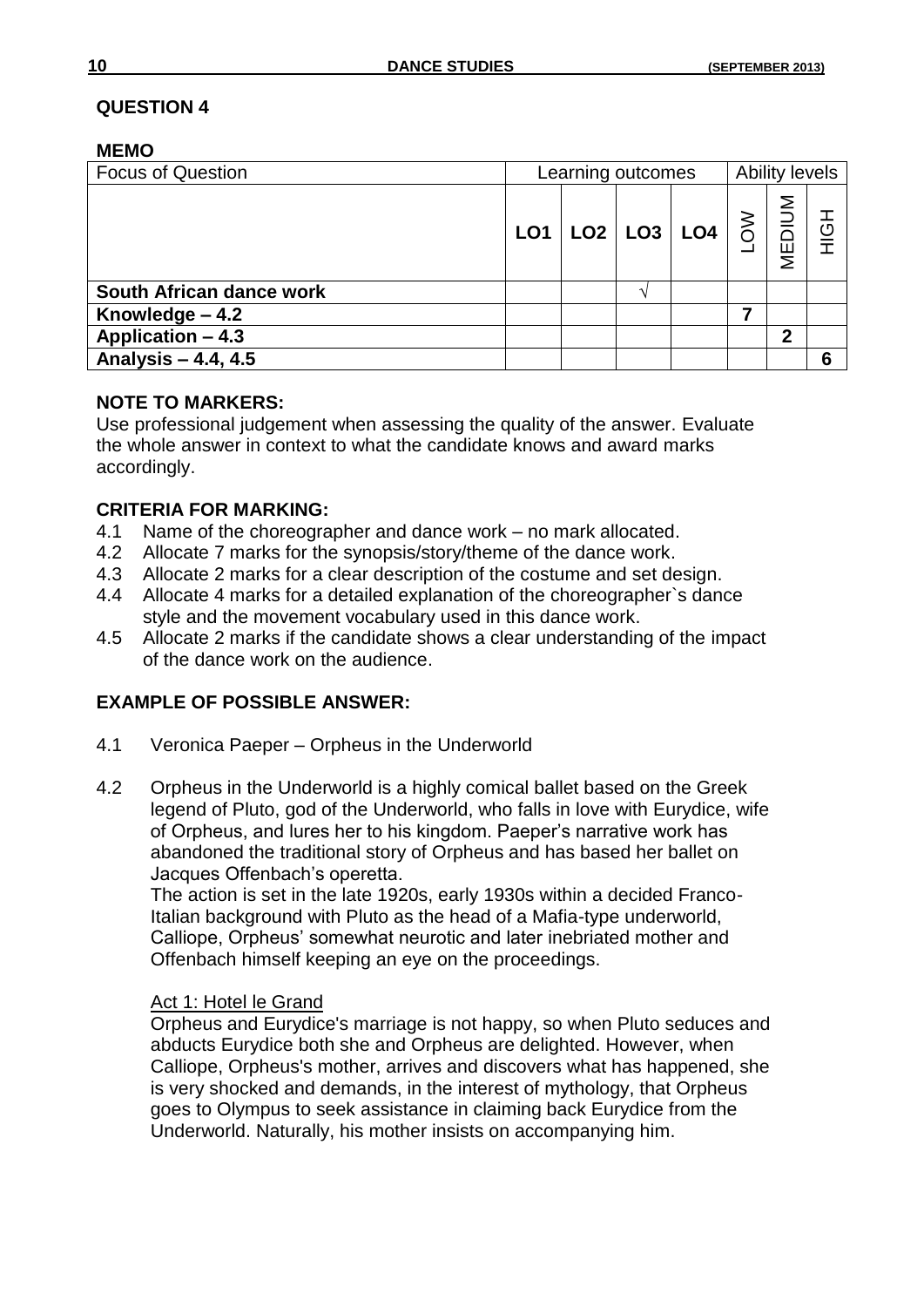#### Act 2: Olympus

On Olympus life is a little boring and when Pluto reveals his latest conquest, Eurydice, it offers a welcome though somewhat unsettling diversion. Orpheus and Calliope arrive and Jupiter assents to her request for aid, where upon all the gods and goddesses decide to accompany them to Hades, the Underworld.

#### Act 3: Hades

Eurydice is now the star of the Underworld's nightclub. Just when all are enjoying themselves, Calliope spoils their fun by reminding Jupiter of their purpose. He commands Orpheus to leave, followed by Eurydice, but Offenbach intervenes and everything is thrown into confusion. (7)

4.3 Paeper uses modern day symbols to present Greek mythology so that people can relate to the work.

Peter Cazlet designed both the costumes and the scenery. The evening coats worn by the "goddesses" were designed by Dicky Longhurst. The styles and costumes throughout the ballet are typical of the late 20s and early 30s.

The sets are spectacular. The opening scene has a lavish staircase. Olympus is set like a luxury cruise liner decked out with a pool and chairs, and Hades is set as a sultry nightclub with the predominant colours being reds, deep pink and black. (2)

- 4.4 Paeper tended to use the personalities of her dancers as inspiration for her choreography: Phyllis Spira, Prima Ballerina for CAPAB, had a remarkable sense of comedy and Paeper created comical roles for her.
	- Paeper was always open to suggestions and to other people's movements.
	- She would set the choreography with as much input from the dancers and would encourage them to use their own personal interpretation of the roles.
	- Her works are mostly narrative and her objective is "never to bore an audience."
	- Her choreography reflects diverse themes inspired by African folklore *(The Rain Queen)*, antiquity *(Cleopatra)*, the Bible *(John the Baptist),* literature *(Romeo And Juliet),* history *(Spartacus),* mythology (Undine), opera and operetta (Carmen and Orpheus) and the old classics *(Cinderella).*
	- Orpheus has a classical tradition but steps are combined with everyday movements and the style of the steps suit the era of the work. (4)
- 4.5 The key ingredient that makes this ballet innovative is its wonderful humour. It is pure entertainment and audiences are drawn to the ballet for that very reason. It contains some satire, such as an aerobic scene which makes it relevant to our current lives and enables us to laugh at ourselves. She has a vast repertoire of works that companies are still using today. (2)

**[15]**

**TOTAL SECTION A: 70**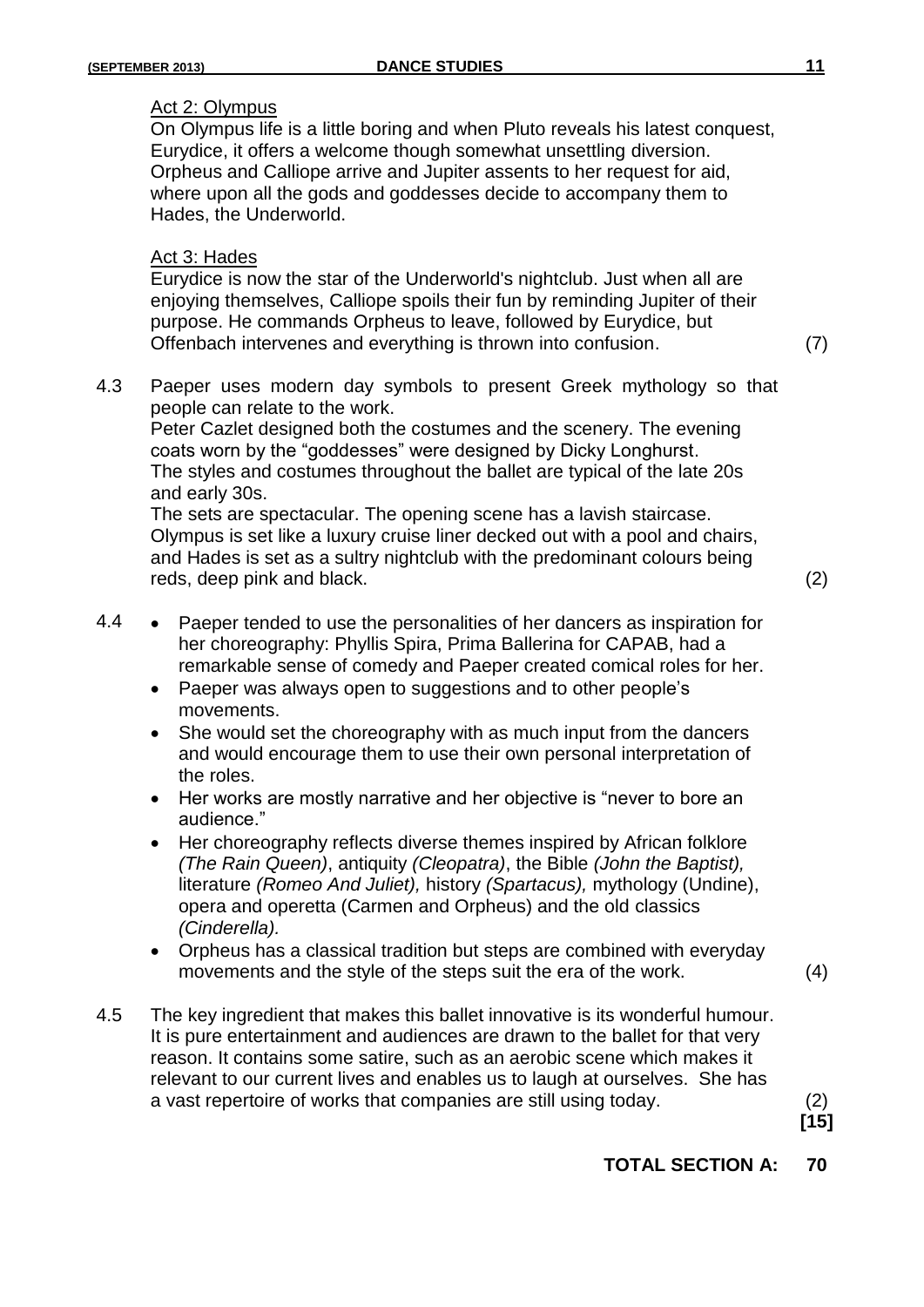## **SECTION B: MUSIC**

## **QUESTION 5**

# **MEMO**

| <b>Focus of Question</b>     | Learning outcomes | Ability levels |                         |   |            |   |
|------------------------------|-------------------|----------------|-------------------------|---|------------|---|
|                              |                   |                | $LO1$ $LO2$ $LO3$ $LO4$ |   | MUID<br>ΜE | O |
| Music Instruments/catogories |                   |                |                         |   |            |   |
| Knowledge                    |                   |                |                         | 5 |            |   |

# **ANSWER:**

|       | 5.1 A, E       | (2)                                                                                                                                                        |
|-------|----------------|------------------------------------------------------------------------------------------------------------------------------------------------------------|
| 5.2   | D/F/E          | (1)                                                                                                                                                        |
| 5.3   | $\overline{B}$ | (1)                                                                                                                                                        |
| 5.4 C |                | (1)                                                                                                                                                        |
|       |                | $[5] % \includegraphics[width=0.9\columnwidth]{figures/fig_1a} \caption{Schematic diagram of the top of the top of the top of the right.} \label{fig:1} %$ |

# **QUESTION 6**

#### **MEMO**

| <b>Focus of Question</b> |  | Learning outcomes       | <b>Ability levels</b> |              |        |                                  |
|--------------------------|--|-------------------------|-----------------------|--------------|--------|----------------------------------|
|                          |  | $LO1$ $LO2$ $LO3$ $LO4$ |                       | $rac{8}{10}$ | MEDIUM | $\overline{\textcircled{\circ}}$ |
| Music of a dance work    |  |                         |                       |              |        |                                  |
| Knowledge $-6.2, 6.3$    |  |                         |                       | 2            |        |                                  |
| Application $-6.4$       |  |                         |                       |              |        |                                  |
| Analysis - 6.5           |  |                         |                       |              |        | າ                                |

# **NOTE TO MARKERS:**

No mark should be given for QUESTION 6.1. No marks should be allocated if the name of the dance work and choreographer is not provided.

# **ONE POSSIBLE ANSWER OF AN INTERNATIONAL DANCE WORK:**

| 6.1 | <b>Ghost Dances by Christopher Bruce</b>                                                                                                                                                              |                         |
|-----|-------------------------------------------------------------------------------------------------------------------------------------------------------------------------------------------------------|-------------------------|
| 6.2 | Ini-Illimani (Chilean group)                                                                                                                                                                          | (1)                     |
| 6.3 | Folk songs                                                                                                                                                                                            | (1)                     |
| 6.4 | 2 songs and 4 folk tunes using classical and bass guitar, side drum and<br>various percussion instruments. Wind sounds in the beginning are recorded.                                                 | (1)                     |
| 6.5 | The use of folk music using Traditional South American instruments<br>enhanced the folk style. Music adds to the mood, changing when the ghosts<br>are dancing to when the normal people are dancing. | (2)<br>$\overline{[5]}$ |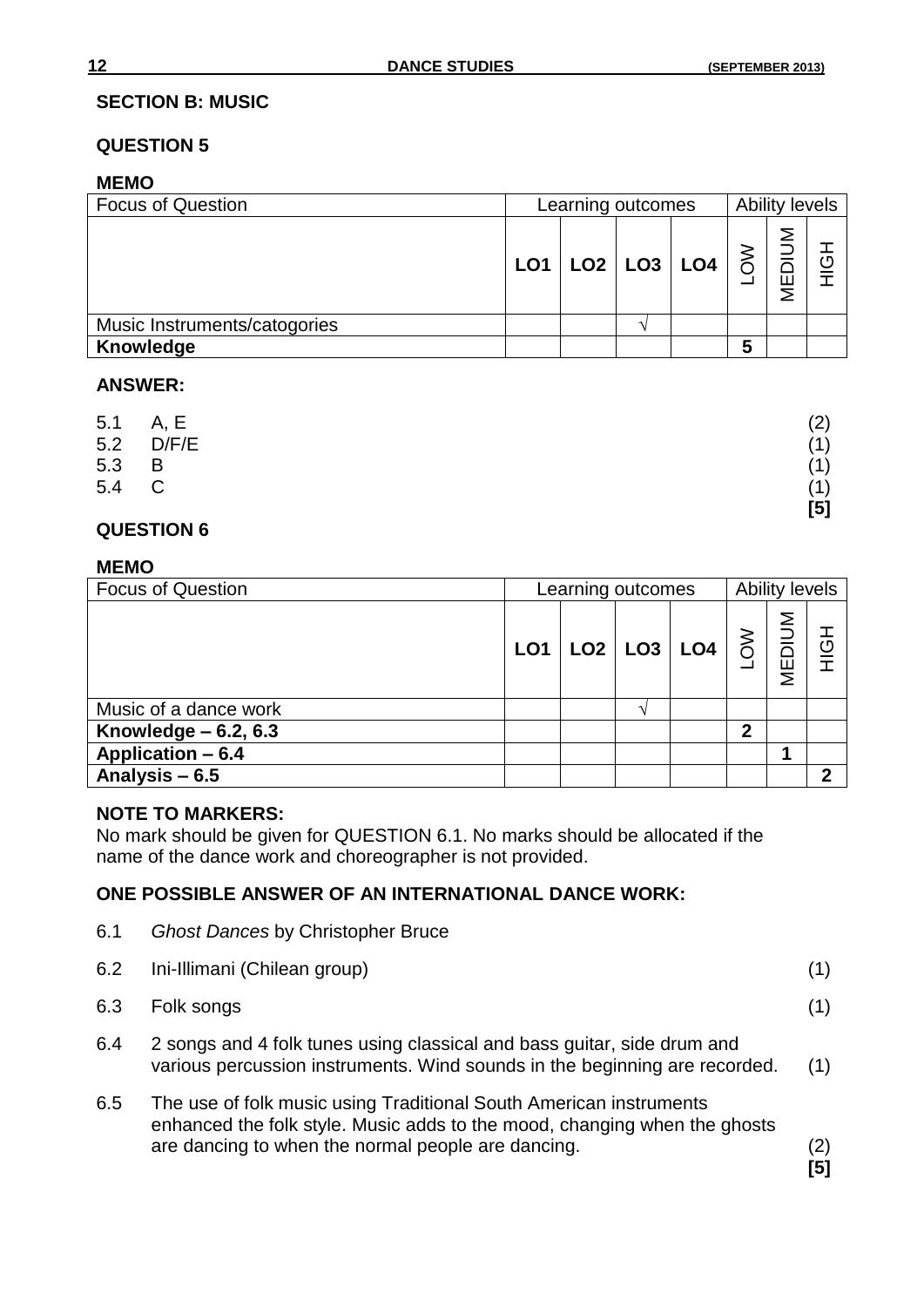#### **MEMO**

| <b>Focus of Question</b> | Learning outcomes |  |  |                             |        | <b>Ability levels</b> |        |  |  |
|--------------------------|-------------------|--|--|-----------------------------|--------|-----------------------|--------|--|--|
|                          | LO1               |  |  | $ $ LO2 $ $ LO3 $ $ LO4 $ $ | $\geq$ | <b>MEDIUM</b>         | 공<br>亍 |  |  |
| Music notes/elements     |                   |  |  |                             |        |                       |        |  |  |
| Application - 7.1        |                   |  |  |                             |        | 5                     |        |  |  |
| Analysis - 7.2           |                   |  |  |                             |        |                       | 5      |  |  |

# **ANSWER:**<br>7.1 7.1.3

| 7.1 | 7.1.3 | Semi breve      | (1)  |
|-----|-------|-----------------|------|
|     | 7.1.5 | Minim           | (1)  |
|     | 7.1.2 | Crotchet        | (1)  |
|     | 7.1.1 | Quaver          | (1)  |
|     | 7.1.4 | Semi quaver     | (1)  |
| 7.2 | 7.2.1 | Melody          | (1)  |
|     |       | 7.2.2 Harmony   | (1)  |
|     | 7.2.3 | Rhythm          | (1)  |
|     | 7.2.4 | <b>Dynamics</b> | (1)  |
|     | 7.2.5 | Timbre          | (1)  |
|     |       |                 | [10] |
|     |       |                 |      |

#### **TOTAL SECTION B: 20**

# **SECTION C: ANATOMY AND HEALTH CARE**

# **QUESTION 8**

#### **MEMO**

| <b>Focus of Question</b> | Learning outcomes |                                     |  |  |  | Ability levels |   |  |  |
|--------------------------|-------------------|-------------------------------------|--|--|--|----------------|---|--|--|
|                          | LO <sub>1</sub>   | $\vert$ LO2 $\vert$ LO3 $\vert$ LO4 |  |  |  | MNN<br>ш<br>Σ  | C |  |  |
| Multiple-choice question |                   |                                     |  |  |  |                |   |  |  |
| Knowledge                |                   |                                     |  |  |  |                |   |  |  |

# **ANSWERS:**

|     |   |                  |     |      |   |                                  | [10]  |
|-----|---|------------------|-----|------|---|----------------------------------|-------|
|     |   |                  |     |      |   | resilient.                       | (1)   |
|     |   |                  |     |      |   | quality and is pliable and       |       |
| 8.5 | B | heart.           | (1) | 8.10 |   | a muscle which has a firm        |       |
|     |   |                  | (1) |      |   | periods of time.                 | (1)   |
| 8.4 | Α | scapula.         |     | 8.9  | C | the ability to perform over long |       |
| 8.3 | C | tendon.          | (1) | 8.8  | C | antagonists.                     | (1)   |
| 8.2 | в | torso extension. | (1) | 8.7  | С | medial.                          | (1)   |
|     |   | forward.         | (1) |      |   |                                  |       |
| 8.1 | Β | thigh is lifted  |     | 8.6  |   | adduction.                       | ່ 1 ) |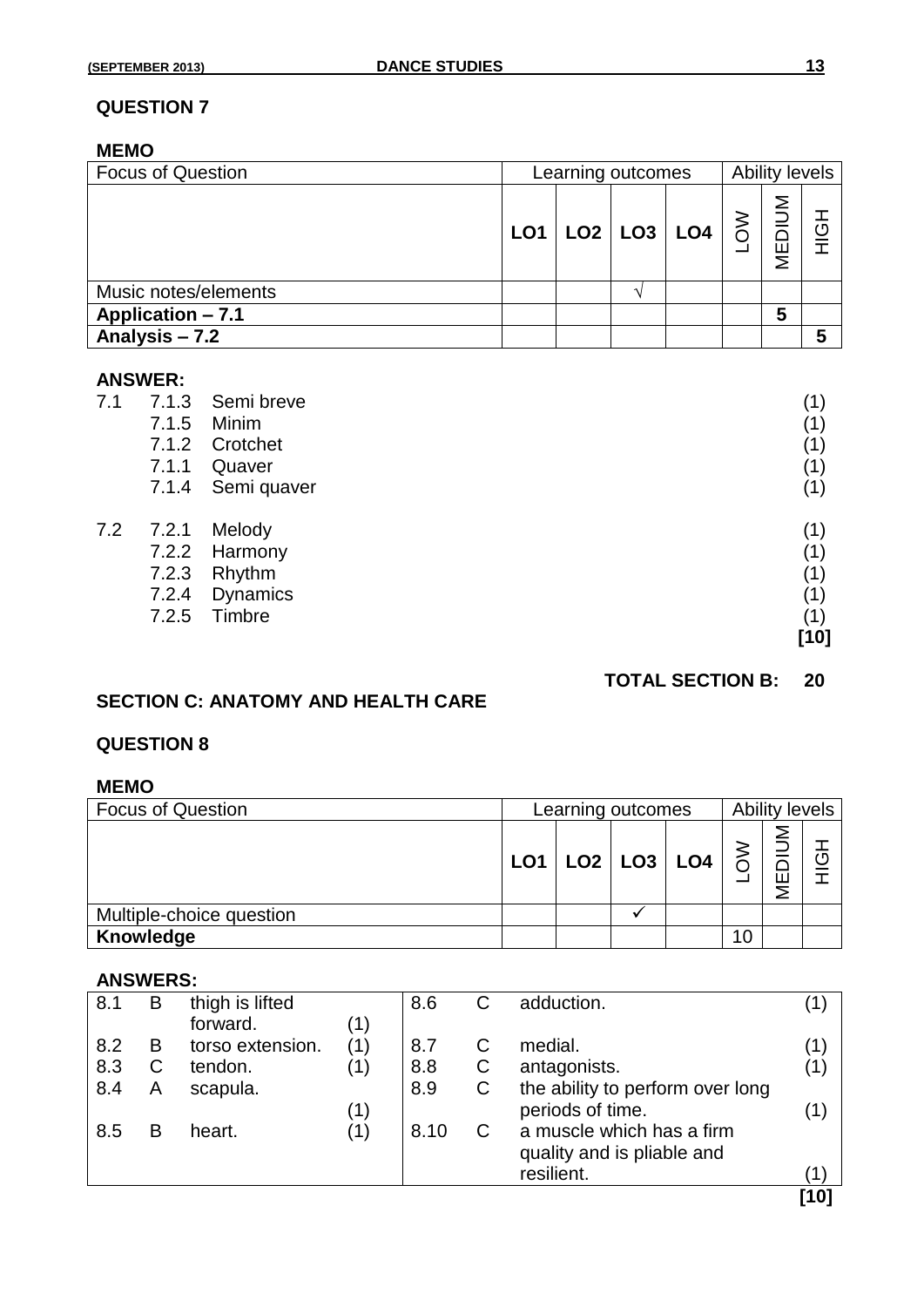### **MEMO**

| <b>Focus of Question</b>                    |     | Learning outcomes |  |                                                                                                                                                                                                          |  | <b>Ability levels</b> |      |  |
|---------------------------------------------|-----|-------------------|--|----------------------------------------------------------------------------------------------------------------------------------------------------------------------------------------------------------|--|-----------------------|------|--|
|                                             | LO1 |                   |  | $\left \text{LO2}\right \text{LO3}\left \text{LO4}\right \overset{>}{\underset{\text{D}}{\S}}\left \overset{\text{S}}{\underset{\text{D}}{\S}}\right \overset{\text{S}}{\underset{\text{E}}{\S}}\right $ |  |                       | HIGH |  |
| Actions and Muscles/alignment/tone          |     |                   |  |                                                                                                                                                                                                          |  |                       |      |  |
| Knowledge - Naming actions                  |     |                   |  |                                                                                                                                                                                                          |  |                       |      |  |
| Application - Muscle responsible for action |     |                   |  |                                                                                                                                                                                                          |  | 3                     |      |  |
| Analysis - Alignment/muscle tone            |     |                   |  |                                                                                                                                                                                                          |  |                       | 10   |  |

### **ANSWERS:**

| 9.1 | Hip/dancer's right leg – outward rotation and abduction<br>Knee - flexion                                                                                                                                                                                                                                                              |     |
|-----|----------------------------------------------------------------------------------------------------------------------------------------------------------------------------------------------------------------------------------------------------------------------------------------------------------------------------------------|-----|
|     | Ankle - plantar flexion                                                                                                                                                                                                                                                                                                                | (4) |
| 9.2 | Extension                                                                                                                                                                                                                                                                                                                              | (1) |
| 9.3 | Flexion                                                                                                                                                                                                                                                                                                                                | (1) |
| 9.4 | Quadriceps                                                                                                                                                                                                                                                                                                                             | (1) |
| 9.5 | Rotation                                                                                                                                                                                                                                                                                                                               | (1) |
| 9.6 | Gastrocnemius/Soleus                                                                                                                                                                                                                                                                                                                   | (1) |
| 9.7 | Adductors/gluteus maximus                                                                                                                                                                                                                                                                                                              | (1) |
| 9.8 | Alignment refers to the way joints line up with one another in movement.<br>• To maintain healthy joints you need to ensure you do not place stress on<br>the ligaments by moving the joint beyond its normal range and<br>movement direction.                                                                                         |     |
|     | The knee joint is a hinge joint built to bend and flex in one plane with<br>very slight rotation and no space for lateral movement.                                                                                                                                                                                                    |     |
|     | • If excessive load is placed on the knee (like landing from a jump) and<br>there is lateral or rotating movement at that moment the ligaments on<br>either side of the joint can tear.                                                                                                                                                |     |
|     | • To prevent this you need to make sure your knees line up with your<br>middle toe when you bend.                                                                                                                                                                                                                                      | (5) |
| 9.9 | • Muscle tone is described as the constant tension in a muscle that allows<br>for readiness of the muscle to work.                                                                                                                                                                                                                     |     |
|     | • It is controlled by the Central Nervous System (CNS). This muscle tone<br>helps protect joints and bones. If tone diminishes so does the stability of<br>joints.                                                                                                                                                                     |     |
|     | • As you get older your muscle tone starts to deteriorate and the shape of<br>your limbs and muscle groups change. The decrease in tone also means<br>a slowing in movement, as it takes longer for the muscle to ready itself<br>for action. You can slow this process down by maintaining a balanced<br>exercise program as you age. |     |
|     | • You need to maintain a balance of tone between muscle groups on<br>either side of a joint that work together to control movement. This<br>balance also plays a large role in maintaining a healthy posture.                                                                                                                          |     |
|     | A long period of rest or inactivity can lead to muscle wasting and in turn                                                                                                                                                                                                                                                             |     |
|     | to a loss of muscle tone.                                                                                                                                                                                                                                                                                                              | (5) |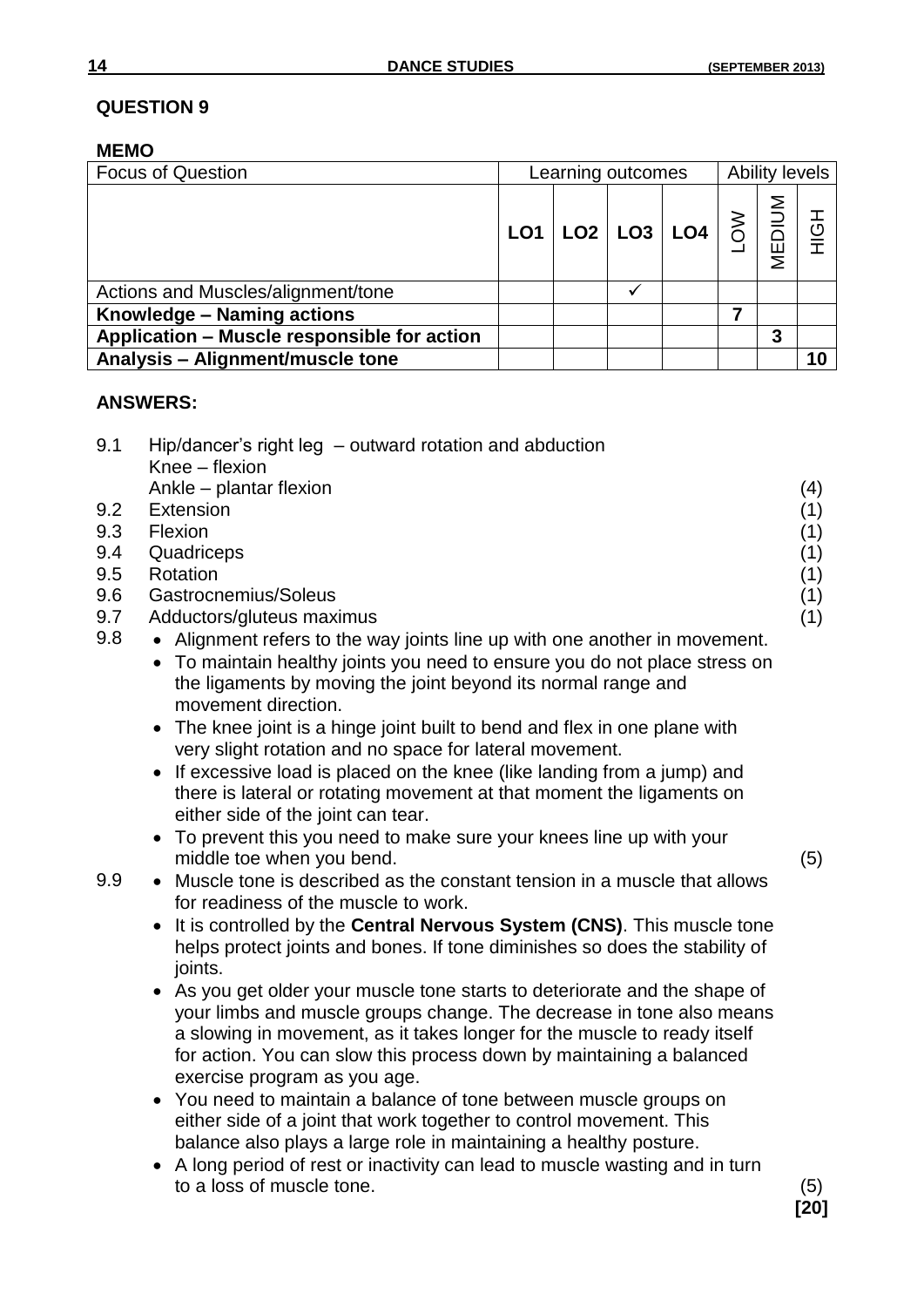#### **MEMO**

| <b>Focus of Question</b> | Learning outcomes |                             |  | Ability<br>levels |          |        |        |
|--------------------------|-------------------|-----------------------------|--|-------------------|----------|--------|--------|
|                          | LO1               | $ $ LO2 $ $ LO3 $ $ LO4 $ $ |  |                   | $\delta$ | MEDIUM | 공<br>亍 |
| <b>Muscles</b>           |                   |                             |  |                   |          |        |        |
| Application              |                   |                             |  |                   |          | 10     |        |

#### **ANSWERS:**

| 10.1  | Trapezius (or accept Serratus anterior or Rhomboid major and minor or    |      |
|-------|--------------------------------------------------------------------------|------|
|       | Levator scapula)                                                         | (1)  |
| 10.2  | Biceps Brachii                                                           |      |
| 10.3  | <b>Pectoralis Major</b>                                                  | (1)  |
| 10.4  | Deltoid                                                                  | (1)  |
| 10.5  | <b>Gluteus Maximus</b>                                                   | (1)  |
| 10.6  | Quadriceps (or accept the 4 individual muscles – Rectus femoris + Vastus |      |
|       | medialis + Vastus laterralis + Vastus intermedius)                       | (1)  |
| 10.7  | Sartorius                                                                |      |
| 10.8  | Latissimus dorsi                                                         | (1)  |
| 10.9  | Transverse abdominis (or accept Internal obliques)                       | (1)  |
| 10.10 | Hamstrings (or accept the 3 individual muscles – Semitendinosus +        |      |
|       | Semimembranosus + Biceps femoris)                                        | (1)  |
|       |                                                                          | [10] |

# **QUESTION 11**

#### **MEMO**

| <b>Focus of Question</b>                     | Learning outcomes |  |  |                                                                                                                                   | <b>Ability levels</b> |  |               |
|----------------------------------------------|-------------------|--|--|-----------------------------------------------------------------------------------------------------------------------------------|-----------------------|--|---------------|
|                                              | LO <sub>1</sub>   |  |  | $\begin{array}{ c c c c }\n\hline\n\text{LO2} & \text{LO3} & \text{LO4} & \text{S} & \text{S} & \text{O6} \\ \hline\n\end{array}$ |                       |  | <u>군</u><br>亍 |
| Injuries/prevention/complications/treatment  |                   |  |  |                                                                                                                                   |                       |  |               |
| <b>Application - treatment/complications</b> |                   |  |  |                                                                                                                                   |                       |  |               |
| <b>Analysis – preventions</b>                |                   |  |  |                                                                                                                                   |                       |  | 3             |

#### **NOTE TO MARKERS:**

11.1 Other possible answers should be accepted if they are relevant. R.I.C.E. should be explained in detail in order to achieve full marks.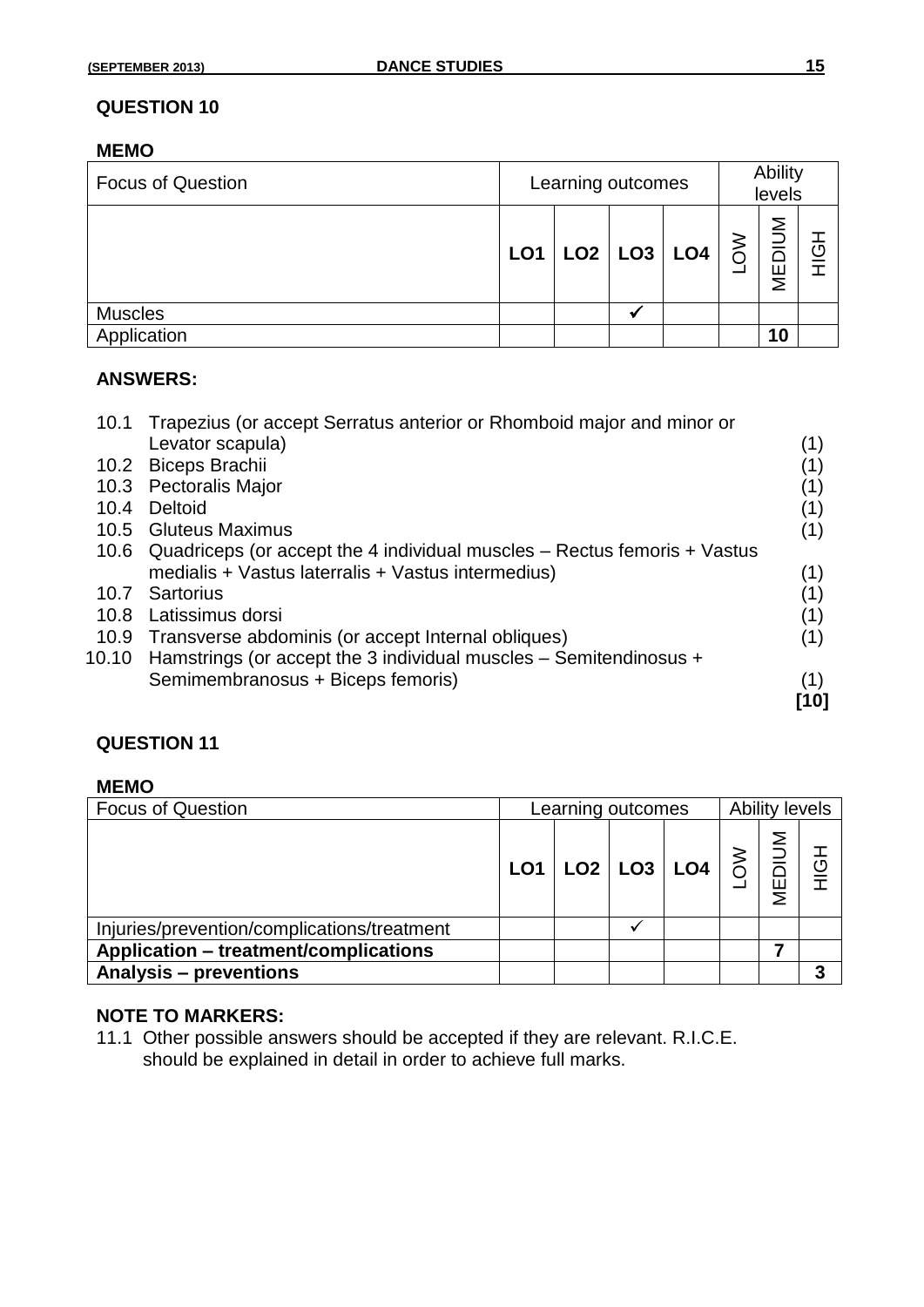### **POSSIBLE ANSWERS:**

11.1 The muscle will hurt, but will still be able to bear weight. The recommended treatment for the injury will be RICE.

**R.I.C.E.** stand for: **R**est – **I**ce – **C**ompression – **E**levation **Rest** helps the body with the healing process as energy is focused on healing

**Ice** should be applied to the area as soon as possible to decrease swelling. The cold decreases the pain, increases circulation and helps the healing process.

**Compression** is used in the form of bandaging or strapping, which counteracts the accumulation of fluid in the injured area. As with ice it is essential to relieve the compression at regular intervals.

**Elevation** is done to decrease swelling. Seek medical attention if the injury persists or worsens (4)

- 11.2 Stiffness in the injured area
	- Recurring pain in the injured area
	- Loss of fitness from missed classes
	- Loss of learning new movement exercises
	- Increased weight gain from no exercise
	- Loss of confidence, as you are falling behind in the work (3)

- 11.3 Follow a program of gradual stretching before and after exercising in order to reduce muscle tension and to prepare the body for an increase in activity.
	- Warming up allows the muscles to become warm and relax.
	- It also helps elongate musculature and fascia in preparation for activity.
	- A proper warm up helps speed up the heart rate to increase general blood flow and also assists in increasing the speed of nerve transmission in the body.
	- It is dangerous to suddenly stop activity while the heart is still pumping vigorously and it is therefore important to cool down to decrease the heart rate.
	- Cooling down also helps prevent muscle stiffness by elongating muscles and fascia. (3)

**[10]**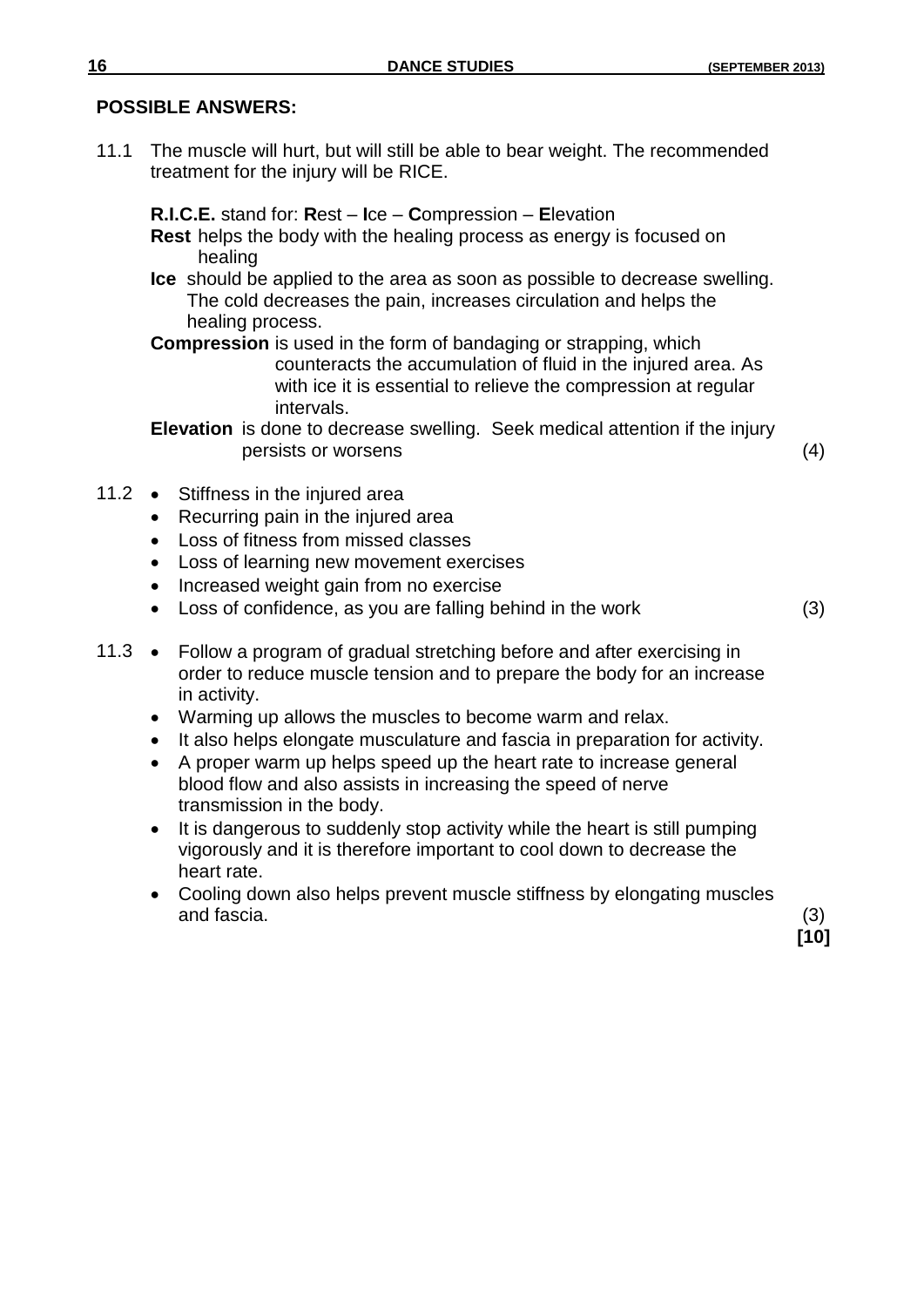#### **MEMO**

| <b>Focus of Question</b>                 | Learning outcomes |  |  |                                                                  | <b>Ability levels</b> |        |     |
|------------------------------------------|-------------------|--|--|------------------------------------------------------------------|-----------------------|--------|-----|
|                                          | LO <sub>1</sub>   |  |  | $\vert$ LO2 $\vert$ LO3 $\vert$ LO4 $\vert$ $\gtrless$ $\vert$ . |                       | MEDIUM | HộH |
| Components of fitness                    |                   |  |  |                                                                  |                       |        |     |
| Knowledge - Strength                     |                   |  |  |                                                                  | 3                     |        |     |
| Application - exercise/part strengthened |                   |  |  |                                                                  |                       | 4      |     |
| Analysis - neuromuscular skills          |                   |  |  |                                                                  |                       |        | 3   |

#### **POSSIBLE ANSWERS:**

- 12.1 It increase physical performance, endurance/staying power
	- It reduces risk of injury
	- It increases the strength in your joints to lift your leg high
	- It improves your balance and strength to firmly hold the body in any position
	- It allows you to jump higher
	- It ensures that your body is well-aligned with your weight over the center of your feet and your shoulders over hips, hips over knees and knees over the middle toes (3)

- 12.2 Plank pose
	- Start in a push-up position with your hands directly under your shoulders, legs extended and your feet together.
	- Keep your back as flat as possible.
	- Your head and neck are in line with your spine looking at the ground.
	- Stay in this position as long as possible whilst pulling your belly button into your spine.
	- Make sure that your back stay flat, your shoulders are pulled down and you are breathing.
	- Lower down your heels when you cannot hold the position much longer, and recline as if sitting on your heels stretch your arms in front of your body and lower your head to the ground.
	- Repeat a few times.
	- This exercise strengthens your transverses muscle which is responsible for holding in your abdomen and supporting your lower spine. (4)
- 12.3 12.3.1 **Balance** is your ability to maintain equilibrium over a base support. (1)
	- 12.3.2 **Agility** refers to how able you are to move quickly and efficiently within and between movement patterns. (1)
	- 12.3.3 **Spatial awareness** describes the awareness you have of the space your body occupies during activity. (1)

**[10]**

**TOTAL SECTION C: 60 GRAND TOTAL: 150**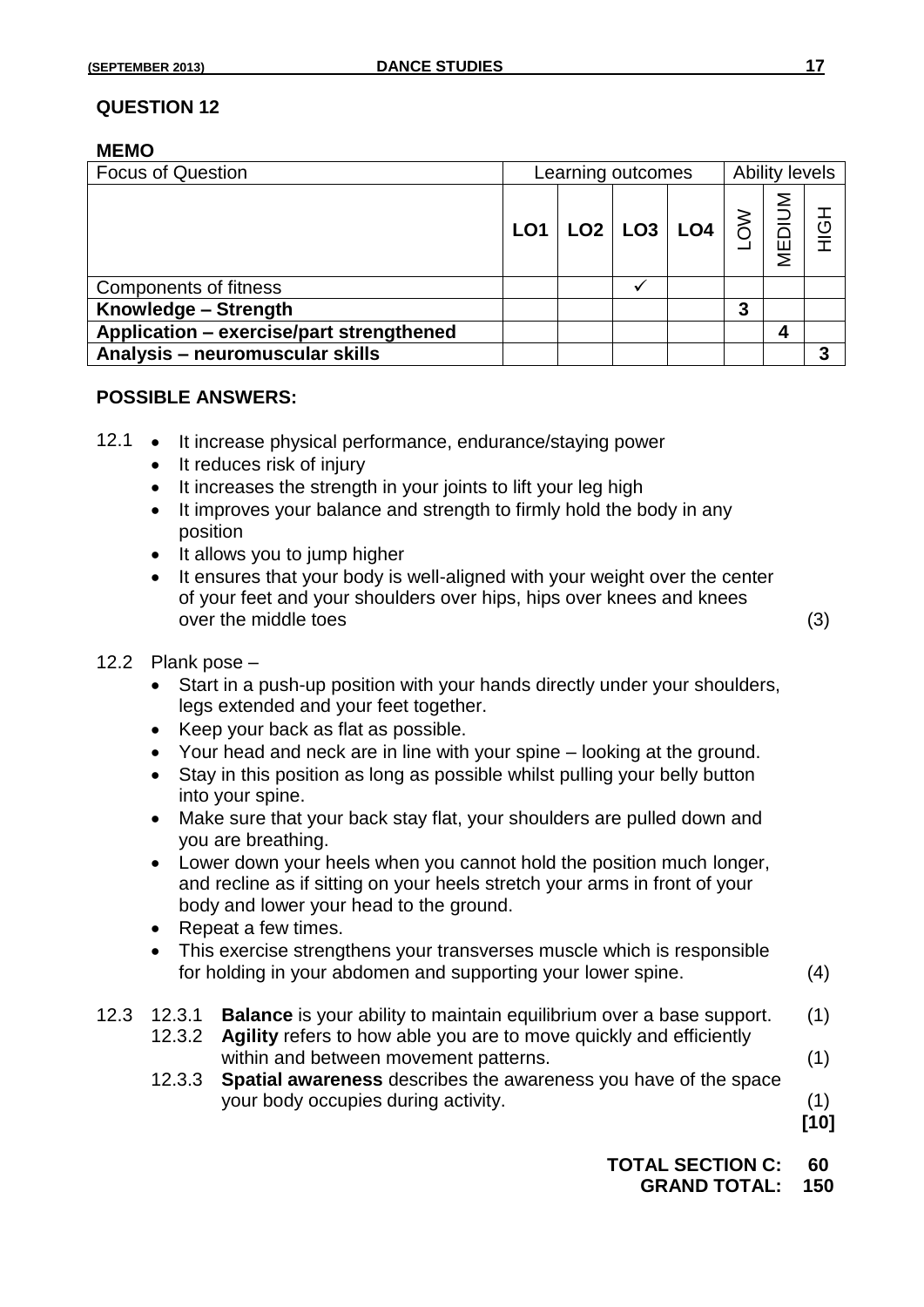# **12 VRAAG**

# **MEMO**

| ε    |                |         |  |                                 | Ontleding – neuromuskulêre vaardighede           |
|------|----------------|---------|--|---------------------------------|--------------------------------------------------|
|      | t              |         |  |                                 | liggaansdeel<br>Toepassing – oefening/versterkte |
|      |                | ε       |  |                                 | Kennis – Sterkte                                 |
|      |                |         |  |                                 | Beginsels van liggaanskondisionering             |
| HOOG | MUDIUM         | AG<br>G |  | $\lceil \ln \rceil$ רחו  רחז רח |                                                  |
|      | Vermoënsvlakke |         |  | Leeruitkomste                   | Fokus van Vraag                                  |
|      |                |         |  |                                 |                                                  |

# **: MOONTLIKE ANTWOORDE**

- . engregie is verhoog fisiese prestasie, uithouvermoë/energie.
- Dit verminder die risiko van besering.
- Dit verhoog die krag in jou gewrigte sodat jy jou been hoog kan lig.
- Dit verbeter jou balans en krag om die liggaam in enige posisie te hou.
- Dit stel jou in staat om hoër te spring.
- Dit verseker dat jou liggaam goed belyn is met die gewig oor die middel van jou voete en jou skouers oor heupe, heupe oor knieë en knieë oor (5) . tone die middelste middelste middelste middelste middelste middelste middelste middelste middelste middelste middelste middelste middelste middelste middelste middelste middelste middelste middelste middelste middels
- posisie Plank 12.2
- Begin in 'n opstoot posisie met jou hande direk onder jou skouers, bene reguit en jou voete bymekaar.
- Hou lou rug so plat as moontlik.
- .bou kop en nek is in lyn met jou ruggraat kyk na die grond.
- Bly in hierdie posisie so lank as moontlik, terwyl jy jou naeltjie tot teen . aan jou ruggraat probeer trek
- Maak seker dat jou rug plat bly, met jou skouers afgetrek en jy asem . haal
- Fast sak jon uakke wanneer jy nie veel langer die posisie kan hou nie, en leun agteroor asof jy op jou hakke sit en strek jou arms uit voor jou . boog eib qo kas qoy uoj taal en maaggil
- Herhaal 'n paar keer. Hierdie oefening versterk jou transversus spiere wat verantwoordelik is vir die inhou van jou maag en ondersteun jou laer rug.
- (1) . is jou vermoë om jou ekwilibrium oor 'n basis te behou **Balans** 12.3.1 12.3
- verwys na house vinnig jy en doerend in doeltreffend jy tussen (1) . bewegingspatrone kan beweeg. beweegingspatrone kan beweegen bewegingspatrone kan beweging van bewegingsp
- beskryf die bewustheid wat jy het van die **Ruimtelike bewustheid** 12.3.3 (1) . The mat jou liggaam gedurende aktiwiteite inneem. The matter is a control of the matter in the matter in **[10]**

# **60 TAAL AFDELING C: 60**

**150 AL: A TOT GROOT**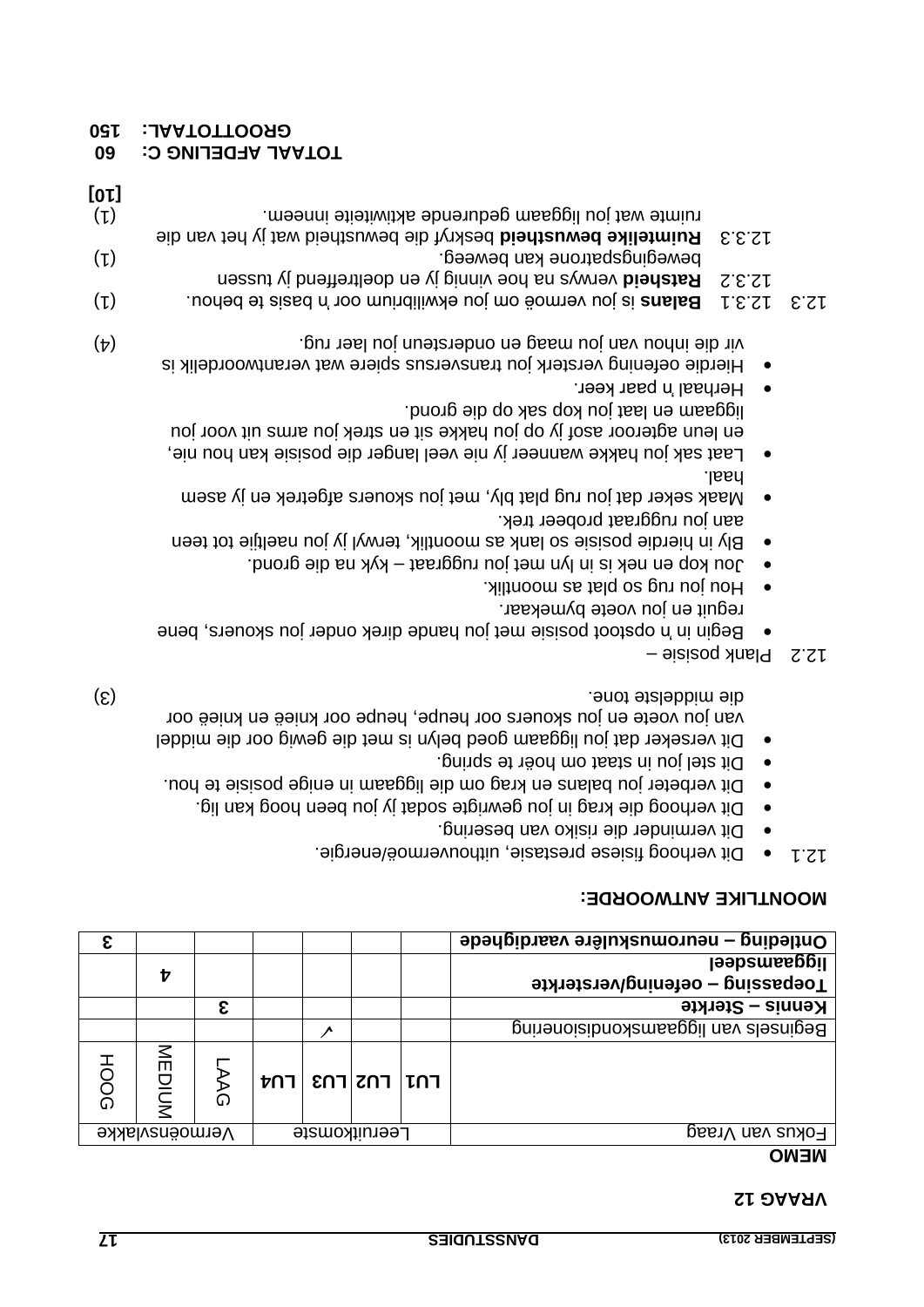#### **: MOONTLIKE ANTWOORDE**

11.1 Die spier sal seer wees, maar sal nog steeds gewig kan dra. Die . behandeling wat aanbeveel word vir hierdie besering is RICE

levation **E** – ompression **C**– ce **I** – est **R** staan vir: **. R.I.C.E** Rus Ys Druk Elevasie

Rest (RUS) Help die liggaam met genesingsproses, aangesien energieverbruik dan op genesing fokus.

**Ice (YS)** Moet so gou as moontlik op area geplaas word om swelling te

Die koue het 'n effek op sensoriese senuwees en kan verminder. pyn verminder.

Word toegepas in die vorm van verbande en **Compression (Drukking)** wat die akkumulasie van vloeistowwe in die beseerde area afweer. Moet, nes ys, kort tussenposes van verligting hê.

mediese behandeling as die besering aanhou of

Kry Word gedoen om swelling te verminder. **Elevation (Elevasie)**

(4) vererger.

- Styfheid in die beseerde area
- Pyn wat herhaaldelik terugkeer in die area
- Verlies van fiksheid as gevolg van geen klasbywoning
- Mis uit om nuwe bewegingsoefeninge te leer
- Gewigstoename as gevolg van geen oefening
- Verloor selfvertroue as jy agter raak met jou werk met verk met de verkende van de verkende van de v
- A  $\cdot$   $\cdot$   $\cdot$  blg in program waarin jy geleidelik strate voor en na 'n oefening om mog om in the strategy om  $\cdot$ spierspanning te verminder en die liggaam voor te berei vir 'n . vermeerdering in aktiwiteite
- . Om op te warm help die liggaam om warm en ontspanne te wees
- Dit help ook om spiere te verleng en die fascia (dun weefsellagie onder . die vel wat vel aan spiere bind) op te warm
- 'n Deeglike opwarming help om die hartspoed te verhoog om algemene bloedstoevloei te vermeerder, om sodoende die senustelsel aan te . wakker
- Dit is baie gevaarlik om oefening onmiddellik te staak terwyl die hart vinnig klop. Dus is dit noodsaaklik om geleidelik af te koel na strawwe . oefening
- Afkoeling help ook om styfheid te voorkom deur die spiere en fascia te (3) . verleng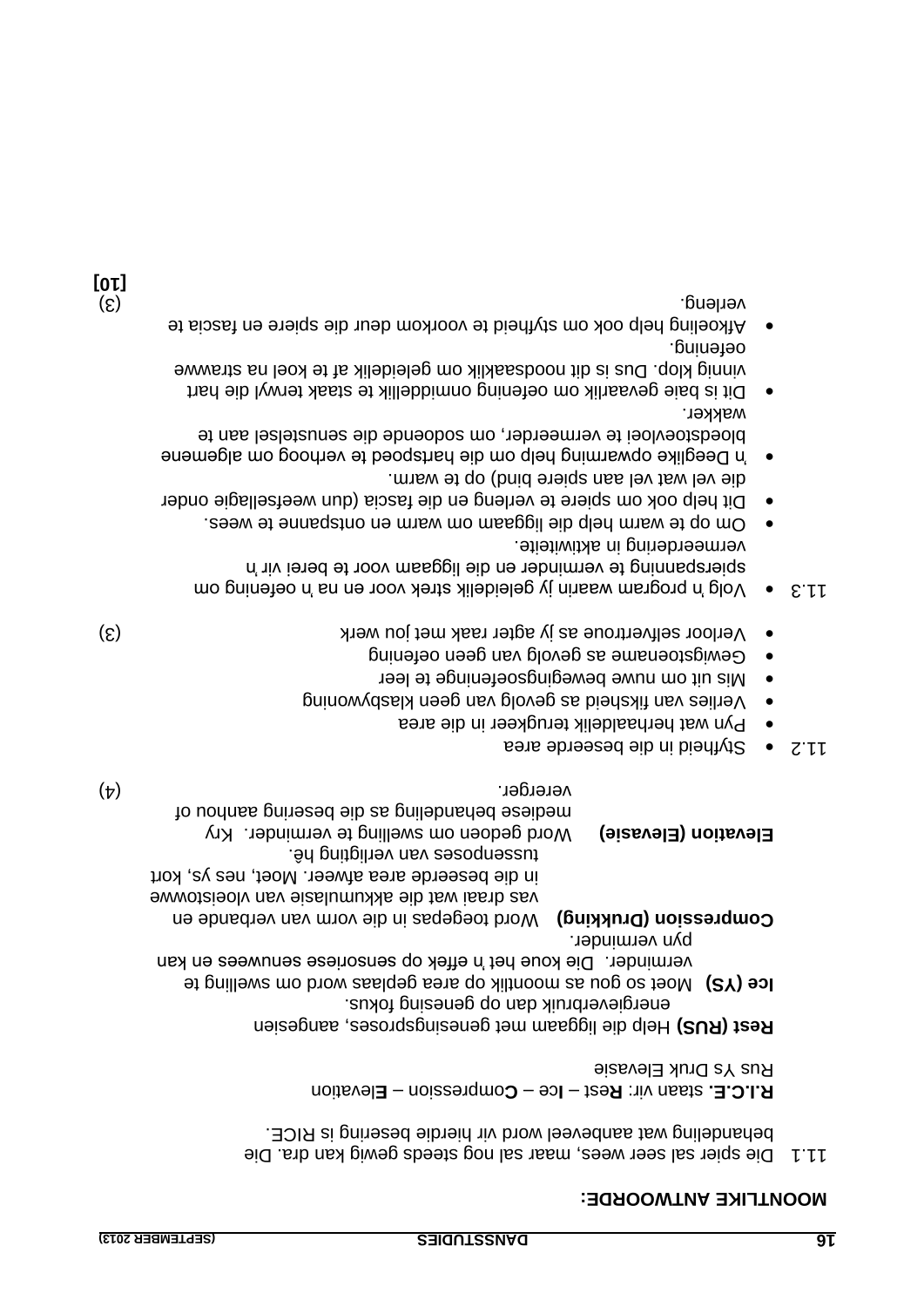#### **10 VRAAG**

### **MEMO**

| Duissedeo <sub>L</sub> |     |                               |            |   | 0ŀ                    |        |
|------------------------|-----|-------------------------------|------------|---|-----------------------|--------|
| Spiere                 |     |                               |            |   |                       |        |
|                        |     |                               |            |   |                       |        |
|                        | LU1 | $\mathsf{en}$   $\mathsf{on}$ | <b>FU4</b> | の | $\leq$<br><b>NUIC</b> | Ō<br>ဂ |
| Fokus van Vraag        |     | Leeruitkomste                 |            |   | Vermoënsvlakke        |        |
| $\bigcap \{A\}$        |     |                               |            |   |                       |        |

### **: ANTWOORDE**

| [01]           |                                                                             |       |
|----------------|-----------------------------------------------------------------------------|-------|
| $(\iota)$      | Semimembranosus + Biceps femoris)                                           |       |
|                | Dyspier (of aanvaar die 3 individuele spiere – Semitendinosus +             | 01.01 |
| $(\mu)$        | Transverse abdominis (of aanvaar Internal obliques)                         | 6.01  |
| $(\iota)$      | Latissimus dorsi                                                            | 8.0   |
| $(\mathsf{L})$ | Suinothes                                                                   | L'OL  |
| $(\iota)$      | medialis + Vastus laterralis + Vastus intermedius)                          |       |
|                | Vastropspier (of aanvaar die 4 individuele spiere – Rectus femoris + Vastus | 9'0 L |
| $(\iota)$      | Gluteus Maximus                                                             | 9'01  |
| $(\mathsf{L})$ | Diotle <sup>i</sup> d                                                       | 4.01  |
| $(\mathsf{L})$ | Pectoralis Major                                                            | E.01  |
| (L)            | Biceps Brachii                                                              | 2.01  |
| $(\mathsf{L})$ | Fevator scapula)                                                            |       |
|                | Trapezius (asnyaar ook Serratus anterior of Rhomboid major en minor of      | L'OL  |

#### **11 VRAAG**

# **MEMO**

| <b>Duileding - voorkoming</b>         |               |   |                                                     |         |                |             |
|---------------------------------------|---------------|---|-----------------------------------------------------|---------|----------------|-------------|
| Toepassing - behandeling/komplikasies |               |   |                                                     |         |                |             |
| pepandeling                           |               |   |                                                     |         |                |             |
| Besering/voorkoming/komplikasies/     |               | ↗ |                                                     |         |                |             |
|                                       |               |   | $\mathsf{F}$  רחו $\mathsf{F}$  רח $\mathsf{F}$  רח | AG<br>G | MEDIUM         | <b>HOOG</b> |
| Fokus van Vraag                       | Leeruitkomste |   |                                                     |         | Vermoënsvlakke |             |
| $\sim$ $-$                            |               |   |                                                     |         |                |             |

# **: NOTA AAN MERKERS**

Om . Aanvaar woontlike antwoorde wat relevant al enongenaar word. Om volpunte te behaal moet 'RICE' in detail verduidelik word.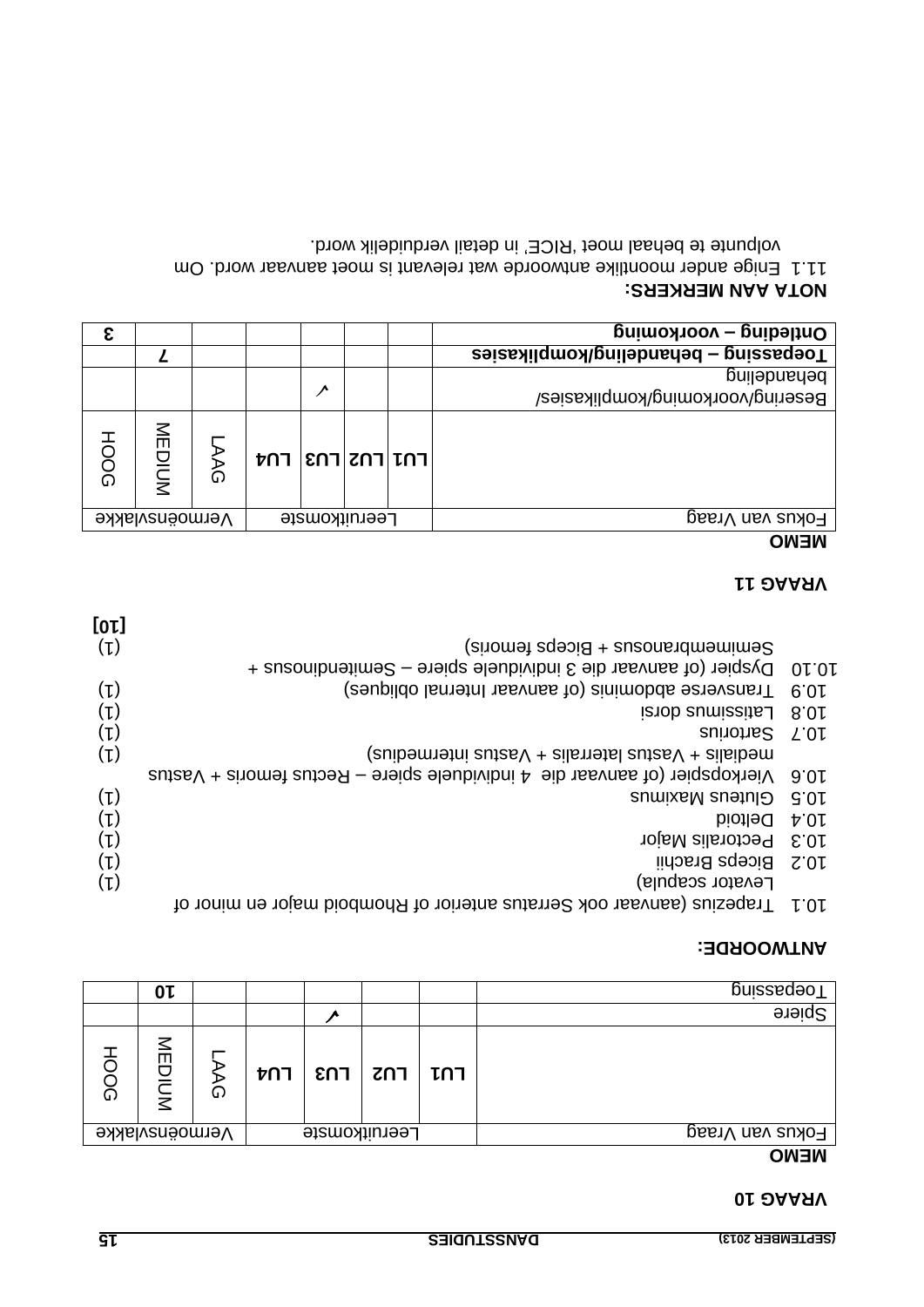**3**

# **9 VRAAG**

|  | н<br>ч<br>٠ |
|--|-------------|

|  | ----- |  | ---- |                |  |
|--|-------|--|------|----------------|--|
|  |       |  |      | <b>NITTIAI</b> |  |

|  | <b>UNILIVI</b> |
|--|----------------|

| Toepassing – Spiere verantwoordelik vir |                                                         |  |   | ъ.                                                    |     |
|-----------------------------------------|---------------------------------------------------------|--|---|-------------------------------------------------------|-----|
| Kennis – Naam van aksies                |                                                         |  |   |                                                       |     |
| Aksies en spiere/belyning/spietafinisie |                                                         |  |   |                                                       |     |
|                                         | $\mathsf{F}\mathsf{D}$   רח $\mathsf{F}\mathsf{D}$   רח |  | Ω | $\stackrel{\textstyle\leq}{\textstyle\equiv}$<br>DIUM | HOC |
| Fokus van Vraag                         | Leeruitkomste                                           |  |   | Vermoënsvlakke                                        |     |
| $\bigcap \{1,1\}$                       |                                                         |  |   |                                                       |     |

#### **: ANTWOORDE**

**aksies**

| 9.1 Heup/danser se regte been – uitwaartse rotasie en abduksie |  |
|----------------------------------------------------------------|--|
|----------------------------------------------------------------|--|

| $(\iota)$  | Adduktorspiere/gluteus maximus (boudspier) | L.6              |
|------------|--------------------------------------------|------------------|
| $(\iota)$  | Gastrocnemius/Solens                       | 9.6              |
| $(\iota)$  | Rotasie                                    | G.6              |
| $(\iota)$  | Vierkopspier (bo-beenspier)                | $\overline{v}$ 6 |
| $(\iota)$  | Fleksie                                    | E.9              |
| $(\iota)$  | Ekstensie                                  | Z.6              |
| $(\nabla)$ | Enkel – plantarfleksie                     |                  |
|            | Knie – fleksie                             |                  |
|            |                                            |                  |

**10 Belyning/spierdefinisie – Ontleding** 

. met een of ander beweging Om gesonde gewrigte te handhaaf, moet jy verseker dat jy nie stres plaas op die ligamente deur die gewrig verder as die normale omvang en . bewegingsrigting daarvan te beweeg nie

9.8 · Belyning verwys na die wyse waarop gewrigte met mekaar in lyn kom

- Die kniegewrig is 'n skarniergewrig wat gebou is om op een vlak met baie min rotasie en geen ruimte vir laterale beweging te beweeg en te buig.
- Indige last op die knie die knie die knie die lang on die langing van die landing van die landing van die land gespring het), en daar is laterale of 'n roterende beweging op die ligamente aan beide kante van die gewrig kan dit op daardie oomblik,
- skeur. Om te verhoed dat dit gebeur, maak seker dat jou knieë in lyn is met jou (5) . middelste toon wanneer jy dit buig to the top to distribute the top of the top of the top of the top of the top of the top of the top of the top of the top of the top of the top of the top of the top of the top of th
- 9.9  $\,$  spier wat dip van Spier wat dit van Spier wat dit van Spier wat dit spier wat dit van dit van  $9.8$
- . gereed hou om tot aksie oor te gaan **• Dit word deur die Sentrale Senuweestelsel beheer. Die spierdefinisie** help om die gewrigte en bene te beskerm, dus wanneer definisie . afneem, verminder die stabiliteit van gewrigte ook
- Soos mens ouer word verswak spiertonus en die vorm van jou ledemate en spiergroepe verander. Die afname in definisie beteken ook dat beweging stadiger word, omdat dit die spier langer neem om vir aksie in gereedheid te kom. 'n Mens kan hierdie proses vertraag deur 'n
- . gebalanseerde oefenprogram te volg soos jy ouer word they are the palans tussen spiergroepe handhaaf aan weerskante van 'n gewrig wat saamwerk om beweging te beheer. Hierdie balans speel . ook 'n belangrike rol om 'n gesonde postuur te handhaaf

**[20]**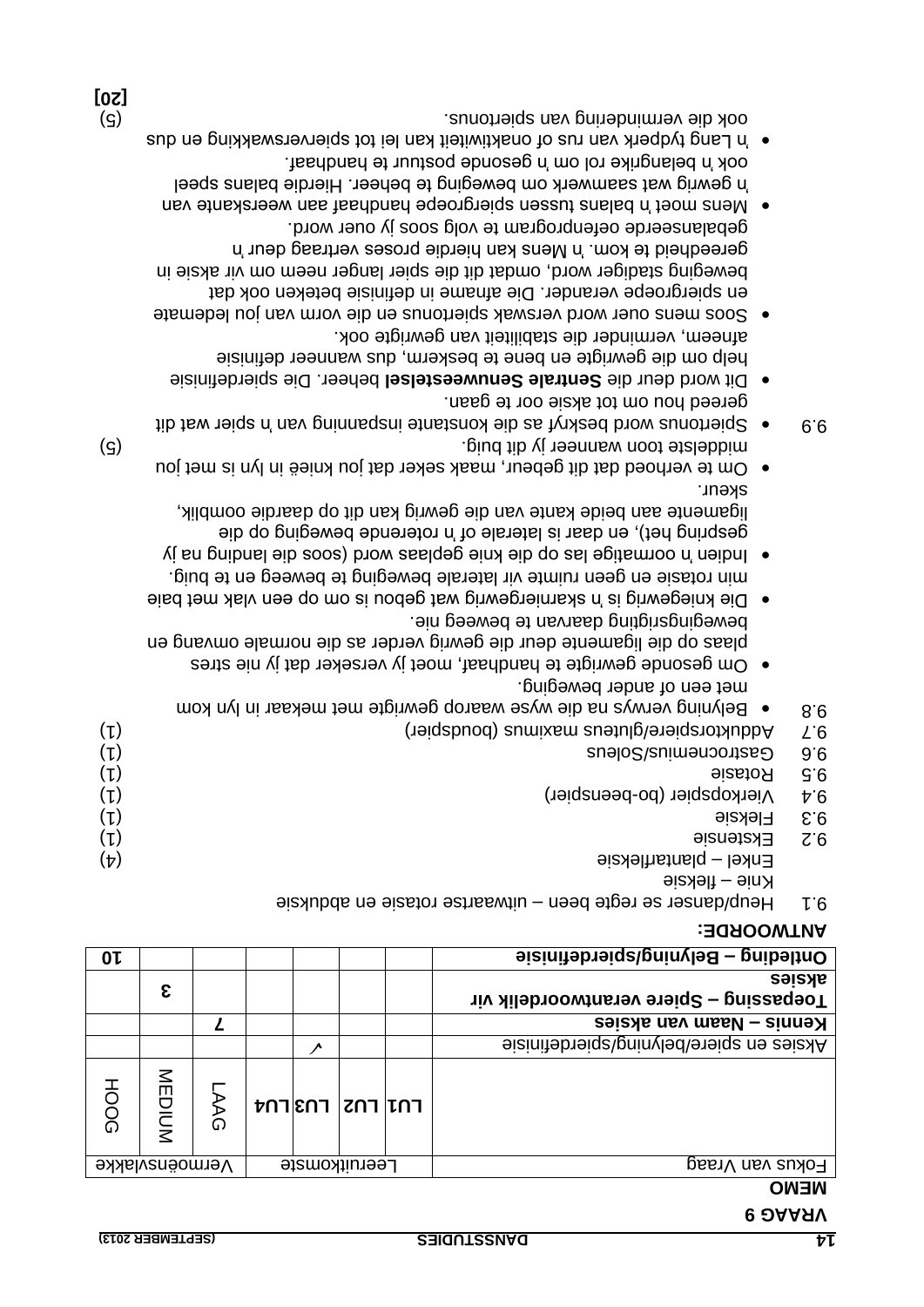#### **7 VRAAG**

#### **MEMO**

| ဌ           |                |           |     |                                                             |               |       | $\overline{C'}$ – buibeling |
|-------------|----------------|-----------|-----|-------------------------------------------------------------|---------------|-------|-----------------------------|
|             | ဌ              |           |     |                                                             |               |       | <b>L.</b> T – pnizzagooT    |
|             |                |           |     | 'V                                                          |               |       | Musiek notas/elemente       |
| <b>HOOG</b> | MUDIUM         | <u> ධ</u> | t∪4 | $\mathsf{E} \cap \mathsf{E}$   $\mathsf{E} \cap \mathsf{E}$ |               | ื้µ∩า |                             |
|             | Vermoënsvlakke |           |     |                                                             | Leeruitkomste |       | Fokus van Vraag             |

#### **: ANTWOORD**

| $[0 \nu]$        |                  |                       |     |
|------------------|------------------|-----------------------|-----|
| $(\iota)$        | <b>Toonkleur</b> | <b>S.S.T</b>          |     |
| $(\mathfrak{p})$ | <b>Dinamieke</b> | 7.2.4                 |     |
| $(\mathfrak{p})$ | <b>Ritme</b>     | 5.2.5                 |     |
| $(\mathsf{L})$   | <b>Harmonie</b>  | 7.2.Z                 |     |
| $(\mathfrak{p})$ | Melodie          | 7.2.1                 | 7.T |
| $(\iota)$        | Sestiende noot   | ヤトノ                   |     |
| $(\iota)$        | <b>hooneispA</b> | l'l'                  |     |
| $(\mathsf{L})$   | Kwartnoot        | 2.1.7                 |     |
| $(\mathsf{L})$   | <b>Halfnoot</b>  | G.L.L                 |     |
| (L)              | Heelnoot         | $E \upharpoonright T$ | ŀZ  |
|                  |                  | <b>HULLMANT TI</b>    |     |

### **10TAAL AFDELING B: 20**

# **AFDELING C: ANATOMIE EN GESONDHEIDSORG**

### **8 VRAAG**

#### **MEMO**

|                                        |           | 0 L    |     |     |            |     | <b>Kennis</b>         |
|----------------------------------------|-----------|--------|-----|-----|------------|-----|-----------------------|
|                                        |           |        |     |     |            |     | Meervoudigekeuse-vrae |
| <b>HOOG</b>                            | 즭<br>MUIC | ъ<br>ດ | t∩1 | rns | <b>ZNT</b> | LUI |                       |
| <b>Vermoënsvlakke</b><br>Leeruitkomste |           |        |     |     |            |     | Fokus van Vraag       |

# **: ANTWOORDE**

| [10]           |                                |          |      |                |                  |   |     |
|----------------|--------------------------------|----------|------|----------------|------------------|---|-----|
| $(\downarrow)$ | si gitgs Meerkragtig is.       |          |      |                |                  |   |     |
|                | taw tietikwa met n' temper wat | $\Omega$ | 01.8 | $(\iota)$      | hart.            | В | 9.8 |
| $(\mathsf{L})$ | periode te presteer.           |          |      |                |                  |   |     |
|                | gie vermoë om oor 'n lang      | C        | 6.8  | $(\mathsf{L})$ | skapula.         | A | 4.8 |
| $(\mathsf{L})$ | antagoniste.                   | C        | 8.8  | $(\downarrow)$ | tendon.          | C | E.8 |
| $(\iota)$      | .lssibəm                       | C        | T.8  | $(\mathsf{L})$ | borskasekstensie | В | 2.8 |
|                |                                |          |      | $(\downarrow)$ | gelig word.      |   |     |
| $(\mathsf{L})$ | ais Aubbs.                     | C        | 9.8  |                | been na vore     | В | r.8 |
|                |                                |          |      |                | .                |   |     |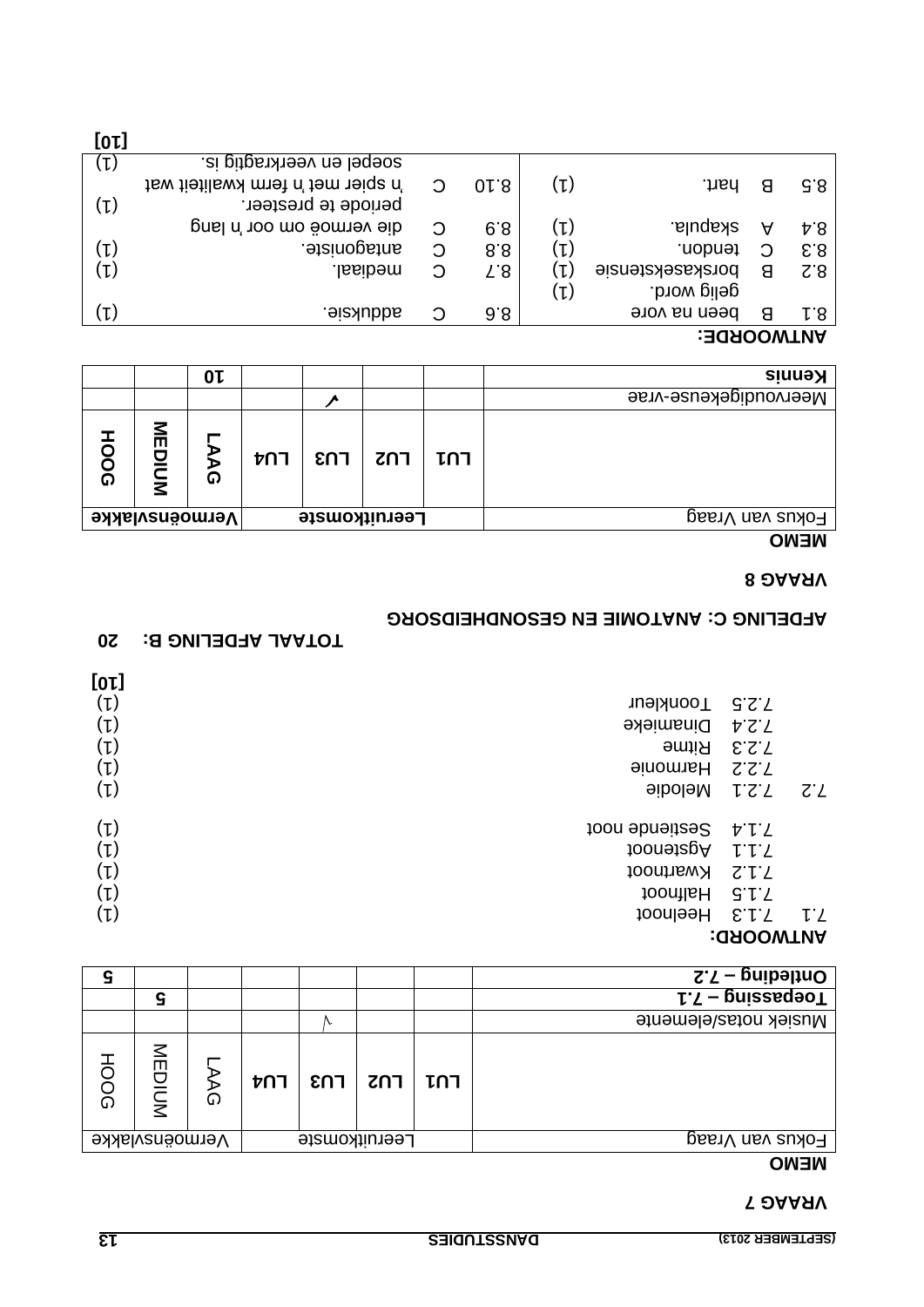**[5]**

# **MUSIEK**

#### **5 VRAAG**

| v<br>– | ٠ |  |  |
|--------|---|--|--|
|        |   |  |  |
|        |   |  |  |
|        |   |  |  |
|        |   |  |  |
|        |   |  |  |

| <b>Kennis</b>                 |     |     |               |     |   |                |        |
|-------------------------------|-----|-----|---------------|-----|---|----------------|--------|
| Nusiek instrumente/kategorieë |     |     | r             |     |   |                |        |
|                               | LU1 | רחז | EN3           | ר∩ז | ᠗ | ≤<br>Ш<br>MUIC | 공<br>ᠺ |
| Fokus van Vraag               |     |     | Leeruitkomste |     |   | Vermoënsvlakke |        |
| <b>NENO</b>                   |     |     |               |     |   |                |        |

#### **: ANTWOORD**

| [ç]       |                          | .                         |
|-----------|--------------------------|---------------------------|
| (L)       | $\mathcal{C}$            | Þ.∂                       |
| $(\iota)$ | В                        | $\mathcal{E}.\mathcal{S}$ |
| $(\iota)$ | D\F\E                    | $Z$ .2                    |
| (z)       | $\mathsf{A}, \mathsf{E}$ | ŀG                        |

#### **6 VRAAG**

#### **MEMO**

| ट                               |        |   |                 |     |     |     | $\overline{6.8}$ – pnibelinO         |
|---------------------------------|--------|---|-----------------|-----|-----|-----|--------------------------------------|
|                                 |        |   |                 |     |     |     | $\overline{v \cdot 9}$ – buissedeo T |
|                                 |        | ट |                 |     |     |     | Kennis – 6.2, 6.3                    |
|                                 |        |   |                 |     |     |     | Musiek van 'n danswerk               |
| <b>HOOG</b>                     | MEDIUM | δ | רחל             | εηa | רחז | LUJ |                                      |
| Vermoënsvlakke<br>Leeruitkomste |        |   | Fokus van Vraag |     |     |     |                                      |

#### **: NOTA AAN MERKERS**

Dien geen punte toe vir VRAAG 6.1. Geen punte moet toegedien word as die naam van die choreograaf en die danswerk nie verskaf word nie.

#### EEN MOONTLIKE ANTWOORD VAN 'N INTERNASIONALE DANSWERK:

Christopher Bruce deur *Ghost Dances* 6.1

| G.3                  | wanneer die geeste dans en wanneer die gewone mense dans.<br>verhoog die volkstyl. Musiek dra by tot die stemming, met veranderings<br>Die gebruik van volksnusiek met tradisionele Suid-Amerikaanse instrumente | (Z) |
|----------------------|------------------------------------------------------------------------------------------------------------------------------------------------------------------------------------------------------------------|-----|
| $\mathfrak{p}$ . $9$ | .meenepgo zi elenotagnineqo<br>konserttrom en verskele slaginstrumente. Die windgeluide in die<br>2 liedjies en 4 volkswysies met die gebruik van klassieke en baskitaar,                                        | (L) |
| £.3                  | Volksliedere                                                                                                                                                                                                     | (L) |
| Z.3                  | Ini-Illimani (Chileense groep)                                                                                                                                                                                   | (L) |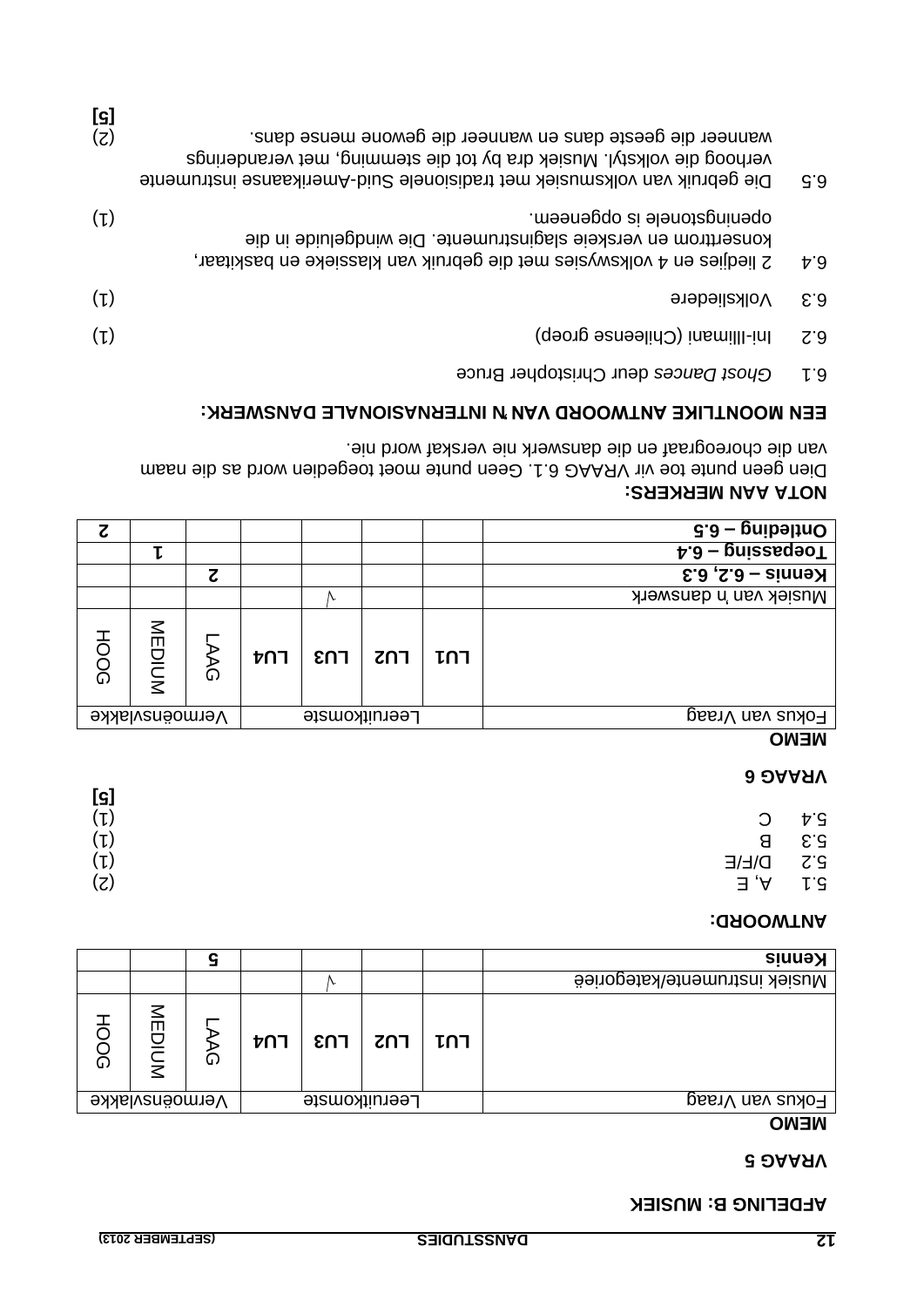Toneel 2: Olimpus

Op Olimpus is die lewe taamlik vervelig, en toe Pluto vertel van Euridike, sy nuutste verowering, bied dit welkome hoewel ietwat verontrustende versoek afleiding. Orpheus en Kalliope daag op en Jupiter stem toe tot haar om hulp, waarop al die gode en godinne besluit om hulle na Hades, die . Onderwêreld, te vergesel

#### Toneel 3: Hades

Euridike is teen dié tyd die ster van die Onderwêreld se nagklub. Net toe die pret goed op dreef is, bederf Kalliope dit deur Jupiter te herinner aan die doel waarvoor hulle gekom het. Hy beveel Orpheus om te gaan, met Euridike saam met hom. Maar Offenbach gryp in en alles ontaard in chaos.  $(7)$ 

 $\Delta$ .3 Paeper gebruik moderne dag simbole om Griekse mitologie uit te beeld sodat mense met die werk verband kan hou. Peter Cazlet ontwerp beide . die kostuums en dekor

Die aandjasse wat die "godinne" dra is ontwerp deur Dicky Longhurst. Die styl van die kostuums reg deur die ballet is tipies van die laat 20's en . 30's vroeë

Die dekor is skouspelagtig. Die openingstoneel het 'n swierige trap, Olimpus lyk soos 'n luukse passasiersboot kompleet met swembad en stoele, en Hades word uitgebeeld as 'n bedompige nagklub met die (2) . oorheersende kleure rooi, donkerpienk en swart

- $4.4 \bullet$  Paeper gebruik dikwels die persoonlikhede van haar dansers as inspirasie vir haar choreografie: Phyllis Spira, Prima Ballerina vir KRUIK, het 'n merkwaardige sin vir die komedie gehad, en Paeper skep komiese rolle vir haar.
- Paeper was altyd oop vir voorstelle en ander mense se bewegings.
- Sy het die choreografie opgestel met net soveel insette van die dansers en het hulle aangemoedig om hul eie persoonlike interpretasie van die . rolle te gebruik
- Haar werke is meestal verhalend en haar oogmerk is "om nooit 'n gehoor te verveel nie."
- Haar choreografie weerspieël die uiteenlopende temas geïnspireer deur ), die *Cleopatra* ), die Antieke ( *Die Reënkoningin* volksverhale ( - Afrika ), die *Romeo and Juliet* ), die literatuur ( *Johannes die Doper* Bybel ( *Carmen* ), opera en operette ( *Undine* ologie ( ), mit *s Spartacu* geskiedenis ( ). *Cinderella* ) en die ou klassieke verhale ( *Orpheus* en
- Orpheus het 'n klassieke tradisie, maar passies word gekombineer met alledaagse bewegings en die styl van die passies pas by die era van die werk.  $(\bf 4)$

Die hoofbestanddeel wat die ballet innoverend maak, is sy wonderlike 4.5 humor. Dis pure vermaak en trek gehore om presies daardie rede. Dit bevat vir bietjies and an aërobiese toneel wat dit relevant maak vir ons froot groot is en ons in staat staat het staat te lag. Sy het is ongered naslaan van werke wat vandag steeds deur maatskappye gebruik word.<br>(2)

#### **70 TOTAAL AFDELING A:** 70

**[15]**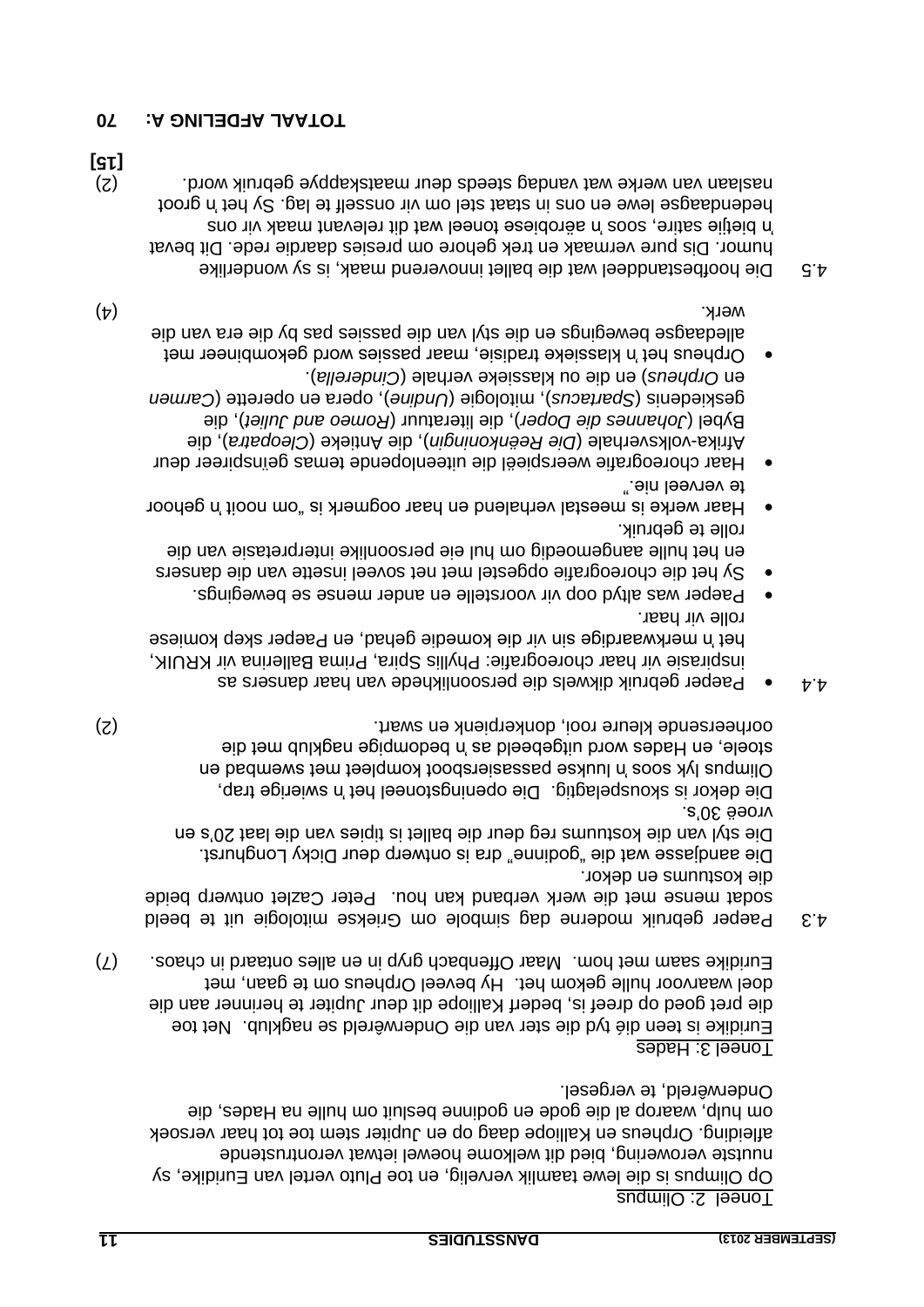#### **4 VRAAG**

#### **MEMO**

| $\overline{G\cdot b}$ ' $b\cdot b -$ buipalino            |               |     |     |     |                |        | 9           |
|-----------------------------------------------------------|---------------|-----|-----|-----|----------------|--------|-------------|
| Toebsese –<br>$\epsilon$ , $\tau$                         |               |     |     |     |                | ट      |             |
| $\zeta$ $\zeta$ – $\zeta$ – $\zeta$ – $\zeta$ – sigmarity |               |     |     |     |                |        |             |
| Suid-Afrikaanse danswerk                                  |               |     | N   |     |                |        |             |
|                                                           | LUJ           | רחז | EUS | רחז | AAG            | MEDIUM | <b>HOOG</b> |
| Fokus van Vraag                                           | Leeruitkomste |     |     |     | Vermoënsvlakke |        |             |
| $\sim$ $\sim$ $\sim$ $\sim$                               |               |     |     |     |                |        |             |

#### **: NOTA AAN MERKERS**

Gebruik professionele oordeel wanneer die kwaliteit van die kandidate se antwoorde geassesseer word. Evalueer die hele antwoord in konteks tot wat die . kandidaat weet en ken punte daarvolgens toe

#### **: KRITERIA VIR NASIEN**

- 4.1 Waam van die choreograaf en danswerkgeen punt toegeken.
- 4.2 Ken 7 punte toe vir die sinopsis/andry. Die vir die danswerk.
- 4.3 Freu Suite toe vir 'n duidelike beskrywing van die kostuum- en stelontwerp.
- 4.4 Sen 4 punte toe vir 'n gedetailleerde verduideliking van die choreograaf se dansstyl en die beweging woordeskat wat in hierdie danswerk gebruik word.
- $A \cdot B$  Ken and begrip van begrip van duidelike begrip van die impak van . op die danswerk die depoor toon

# **VOORBEELD VAN EEN MOONTLIKE ANTWOORD:**

- 4.1 Veronica Paeper Orpheus in die Onderwêreld
- Orpheus in die Onderwêreld is 'n uiters komiese ballet gebaseer op die 4.2 Griekse legende van Pluto, god van die Onderwêreld, wat verlief raak op Euridike, vrou van Orpheus, en haar dan lok na sy koninkryk. Paeper se storie doen weg met die tradisionele verhaal van Orpheus, en sy baseer haar ballet op Jacques Offenbach se operette. - Die aksie vind plaas in die laat 1920's, vroeë 1930's binne 'n Frans

taliaanse agtergrond met Pluto as hoof van 'n Mafia-tipe onderwêreld, Kalliope, Orpheus se ietwat neurotiese en later dranksugtige moeder en Offenbach self wat 'n ogie hou oor die verrigtinge.

#### Toneel 1: Hotel le Grand

Orpheus en Euridike se huwelik is nie gelukkig nie, en toe Pluto Euridike verlei en ontvoer, is beide sy en Orpheus verheug. Toe Kalliope, Orpheus se moeder, egter opdaag en uitvind wat gebeur het, is sy baie geskok en dring daarop aan dat Orpheus, in die belang van die mitologie, Olimpus toe gaan om hulp te kry sodat hy Euridike uit die Onderwêreld kan terugkry. . Ie vergesel van daarop aan om hom te vergesel.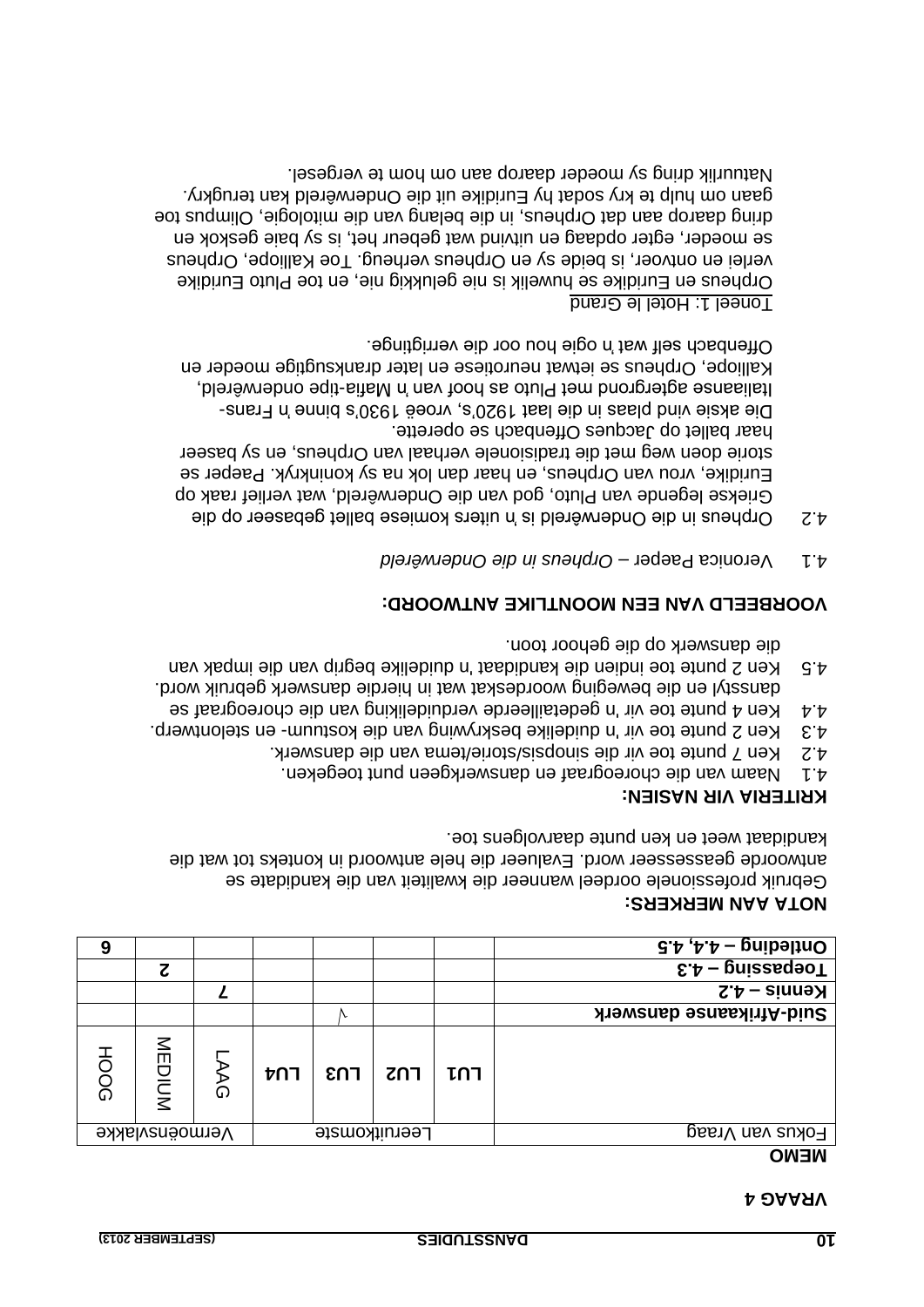Die getrommel in Afrika-dans is swaar en het it het vaste maatslag. Die maatslag word spesifiek gespeel om die uitvoering van sekere stappies en bewegings te beklemtoon. Die nadruk is op die ritme eerder as die vorm en ruimte.

Ballet maak gebruik van klassieke musiek, wat deur 'n pianis of 'n orkes gespeel word. Moontlike musiek tipes sluit in; Minuet, Hornpipe, Sarabande, Polonaise, Mazurka, Walts, Barcarole, galop, Tarantella, Tango, Polka of fagime'. In Afrikadans kan die liggaam vrylik beweeg, maar die postuur in . beweging word stil gehou gedurende ballet

Klassieke ballet gebruik fee-verhale, Afrikadans gebruik alledaagse lewe en aktiwiteite wat in die gemeenskap plaasvind. Klassieke ballet weerstaan (4) . swaartekrag, waar Afrika dans gebruik maak van swaartekrag

- $\delta$ .3 · · Gebruik van natuurlike buigings van die liggaam buige
- Dans naby die grond en komplimenteer swaartekrag in plaas daarvan om dit uit te daag
- kan basiese van basiese en komplekse ritmiese parone in die tydlynskaal Nabootsing en dramatisering van die natuurlike wêreld diere, insekte of
- . plante) of die elemente soos vuur, water, aarde en lug
- Danse het oor die algemeen 'n tema (vrugbaarheid, hofmakery, werk, hiërargie, ens.) en doel (protes, sosialisering, teesviering, die bevraagtekening van maatskaplike kwessies, ens.)

# **Voortbewegend (lokomotief)** 3.4

- Kort en lang treë gee (bv. Mohobelo van die suidelike Basotho)
- of *Die voete skuifel (bv. Swymdans van die San en an Xentso of* ) geestelikes - *amaXhosa*
- e In die lug opspring (bv. Volstruis-paringsparis opspring op sing opspring op an en-) *Batswana* deur die *Setap*
- **b** Stamp van die voete (bv. *iNgoma* io *forma* of *wandally*

# **lokomotief) - (nie voortbewegend - Nie**

- **•** Tril (vibreer) en skud (bv. uMtyityimbo of amaMpondo)
- Mimiek en gebare (bv. Toordans van Bororo Fulani)
- Kniel (bv. Mokgibo van suidelike Basotho-vroue en -meisies)
- **(6)** (bv. *Masahi ne Alasahi (hasahi ne alasahi disember 1898)* (a)
- $3.5 6$  vrugbaarheid vir mense, diere en opbrengs, insluitende intuele rondom . geboorte
- puberteit hulle meisies as seuns en vir senne en vir de baperteit . bereik
- Pituele van jag en diere in gemeenskappe waar jag en visvang voedsel voorsien, word rituele gevind wat die verwantskap tussen mens en dier, die eerbied vir hul geeste en dank vir die voedsel wat hulle lewer, wys
- Genesingsregte genesingsregte word oral gebruik, dikwels deur 'n spesiale "dokter", sjamaan of medisyne man, of as 'n hele gemeenskap tydens <sup>"</sup>waansinnige dans" uitgevoer. 'n Soortgelyke vorm word steeds vandag beoefen, bv. dansterapie.
- Begrafinisregte  $-$  om siele met rus te laat, om geeste te onthou of hul te paai, beskerming van die gemeenskap en diegene wat nog lewe.
- en gees en ander ituele vra of dank vir voormining, om gees en  $(\flat)$  . Soldate te bou tussen tussen een soldate te bou tussen een het bou tussen een besteld van die versies on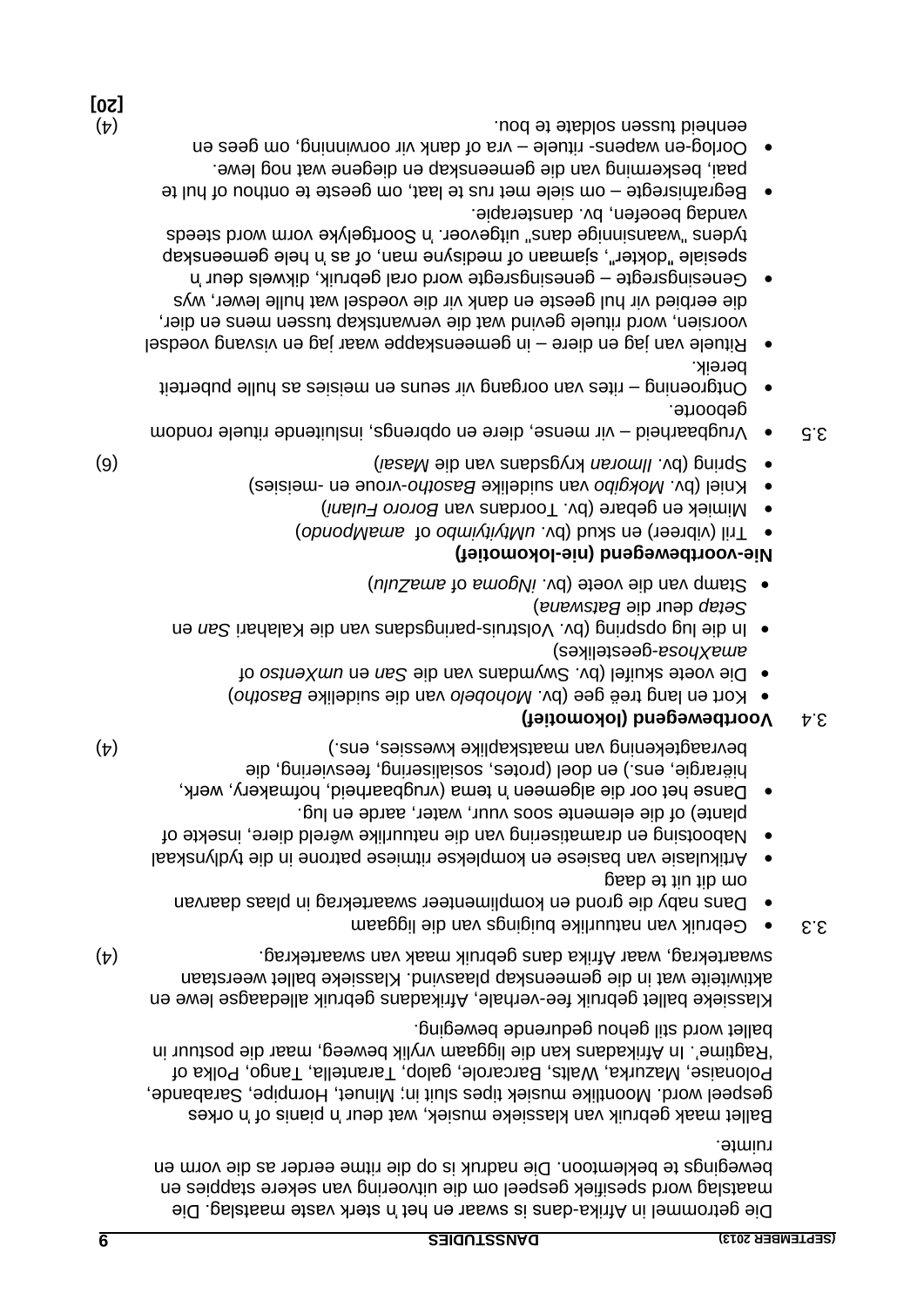#### **3 VRAAG**

#### **MEMO**

| tz   |                |    |     |               |     |     | $\mathsf{G}.\mathsf{E}-\mathsf{g}$ nibəl $\mathsf{H}\mathsf{O}$ |
|------|----------------|----|-----|---------------|-----|-----|-----------------------------------------------------------------|
|      | ヤレ             |    |     |               |     |     | $Toepasesin g - s.s.$ 3.3, 3.4                                  |
|      |                | ट  |     |               |     |     | Kennis – 3.1                                                    |
|      |                |    |     |               |     |     | <b>Dansvorms/beginsels/rituele</b>                              |
|      |                |    | N.  |               |     |     | Kruis kulturele/Inheemse                                        |
| HOOG | MEDIUM         | λΘ | t∪4 | EN3           | רחז | เกา |                                                                 |
|      | Vermoënsvlakke |    |     | Leeruitkomste |     |     | Fokus van Vraag                                                 |
|      |                |    |     |               |     |     |                                                                 |

#### **: NOTA AAN NASIENERS**

Baie moontlike antwoorde kan gegee word. Gebruik professionele oordeel wanneer . die kwaliteit van die kandidate se antwoorde geassesseer word

# **: KRITERIA VIR NASIEN**

- fradisionele vir die verduideliking van dan is, en 1 punt 1.1 punt 1.1 punt 1.1 punt 1.1 punt 1.1 punt 1.1 pun
- . ai znab esmeedni tsw nsv gnixilebiubrev eib niv a. S. Aen 2 punte toe vir verduideliking van die karater eienskappe van Afrika-dans en 2 punte vir die verduideliking van die karakter eienskappe van enige ander . dansvorm
- . ans Africa begins and the pequence vanish-dance control  $\epsilon$ .  $\epsilon$
- $\lambda$  Ken 6 punte toe vir 'n gedetailleerde verduideliking van van die van die . ai pibnoowneet elytaansb-saintA eib ni tew apnipewed eseized
- 3.5 Ken 2 punte toe vir die benaming van die rituele en 2 punte vir die doel van . bleutin eib

# **: MOONTLIKE ANTWOORDE**

a die van die van die van die van danse wat van die van die volgende en die volgende oorgedra word, en die geskiedenis en kultuur vertel wat hulle verteenwoordig, bv. die Rietdans. bv. waar hulle ontwikkel het ontstaan danse wat dit is – *Inheemse dans* (2) ". *Pantsula* "

. Only also be separate van geslag tot dans  $\alpha$  is elementated tot geslag  $\alpha$ . Dit is ingeweef in die sosiale en kulturele struktuur van regoor Afrika. Die bewegings is gestileerd en kom uit die hele Afrika. Hierdie invloede het die gebare wersuge mengsel van met 'n diverse mengsel van beweging, gebare . en postuur

Klassieke ballet is gebaseer op klassisisme in die kuns van die skilderkuns en beeldhoukuns wat in steale liggaam voorstel. Dit het it het geen van balans en formele ontwerp. Ballet behels detail en akkuraatheid van beweging en gebare, stappe en posisies wat verband hou met mekaar en met die sentrale lyn van balans om dit in perfekte harmonie, genade en 'n gepalanseerde bosisie te vertoon.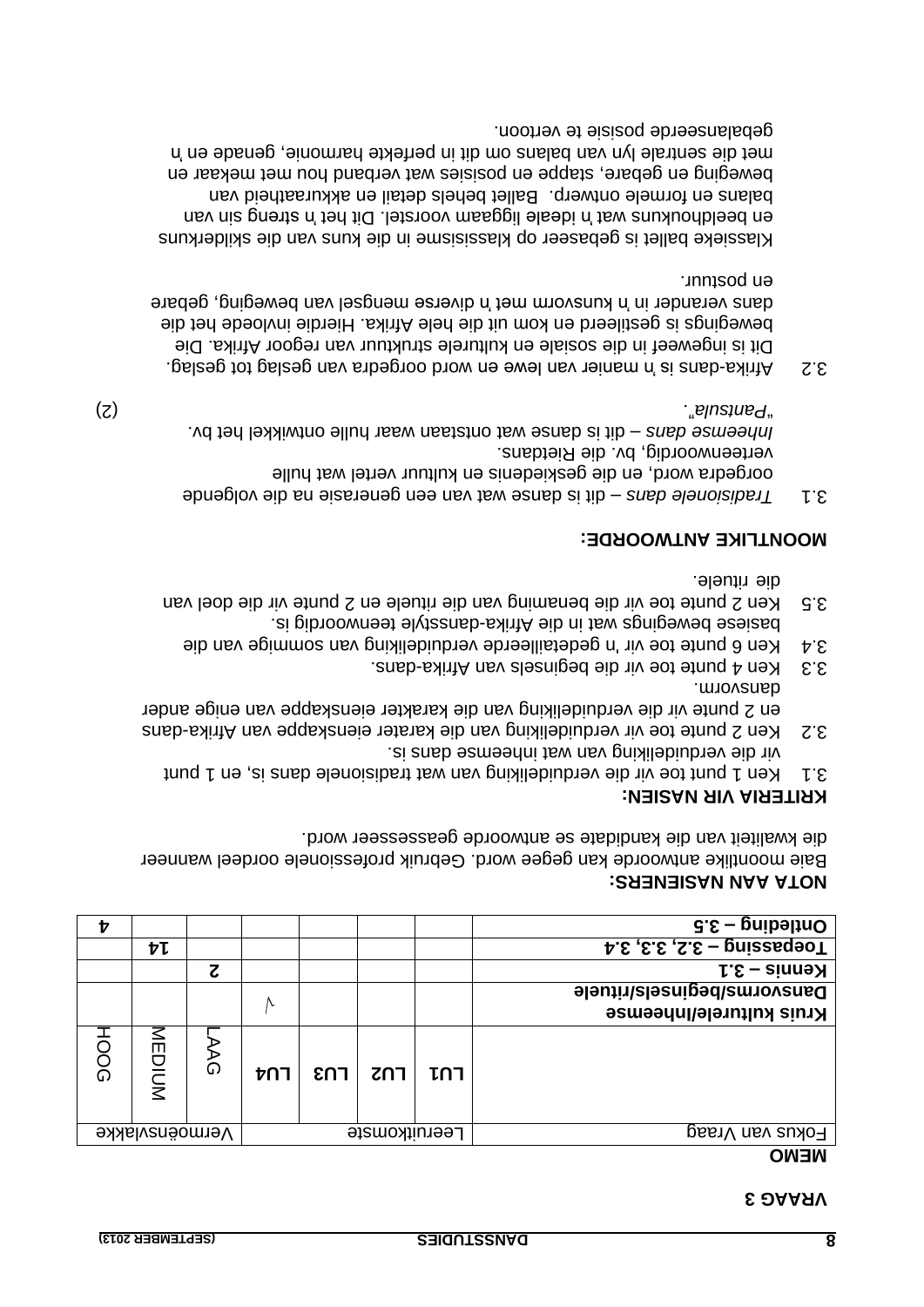- Graham se tegniek is gebaseer op die beginsel dat die rug die bewegingsbron is met besondere klem op die lae rug en die buik. Die 'kontraksie en vrylaat' en die 'spiraal' behels die rug as die bron van beweging.
- Die kern van Graham se tegniek lê in die beheer van postuur, soos verkry deur asemhalingsbeheer.
- en Graham se skeppende/kreatiewe skat gee aanleiding tot haar tegniek die internasionale bewegingskat van moderne dans.
- Martha Graham het danse choreografeer wat deur mites, legendes, die geskiedenis, politiek en lewensaspekte, insluitende die werking van die verstand geïnspireer is.
- Graham het uitdagende musiekpartiture gebruik. Graham se benadering was meesal sosiale bewustheid.
- Aanvanklik het sy geen stelle of luukse/spoggerige kostuums gebruik nie,
- niks mooi of sag nie. Haar choreografie het natuurlike aksies, soos hardloop, stap en huppel, gebruik.
- Graham het hoekige houdings/posisies, eksplosiewe en gestileerde gebare gebruik.
- Sy het abstrakte verhoogstelle gebruik. Sy het gepoog om abstrakte bewegings met emosionele toestande te laat
- grootste Graham se rewolusionêre danstegniek is moontlik haar 2.6 prestasie. Dit het 'n kragtige invloed op alle vertakkinge van kontemporêre

(5) saamsmelt.

- teater gehad en het Graham gevestig as die persoon wie se lewe die enkele grootste bydrae tot moderne-dans gemaak het.  $\bullet$  Sy het bewustheid van die menslike liggaam en die inherente geheimenisse daarvan aangemoedig.
- Graham het 'n effektiewe taal vir moderne dans ontwikkel, toeganklik vir volgende generasies.
- Baie groot moderne en balletchoreograwe is deur haar geïnspireer of het in haar geselskap gedans – Merce Cunningham, Paul Taylor, Twyla Tharp, Michal Baryshnikov, Rudolph Nureyev en Madonna.
- In 1976 het Martha Graham die eerste danspersoonlikheid geword wat die Presidensiële Medalje vir Vryheid ontvang het. Die toekenning, wat deur President Gerald R. Ford aan Graham gegee is, is die hoogste moontlike eer vir 'n Amerikaanse-burger.
- in 1979 en die Kennedy *French Legion of Honour* Graham het ook die Centre Honours Award as erkenning vir haar betekenisvalle bydraes tot Amerikaanse kultuur deur die uitvoerende kunste ontvang.
- ham se choreografiese loopbaan het 'n blywende impak op moderne Gra dans gehad, in sowel Amerika as oorsee. Alhoewel Graham nie moderne-dans uitgevind het nie, het sy dit verpersoonlik/vergestalt. , Graham het die wyse waarop kunstenaars regoor die wêreld beweeg (2) verander.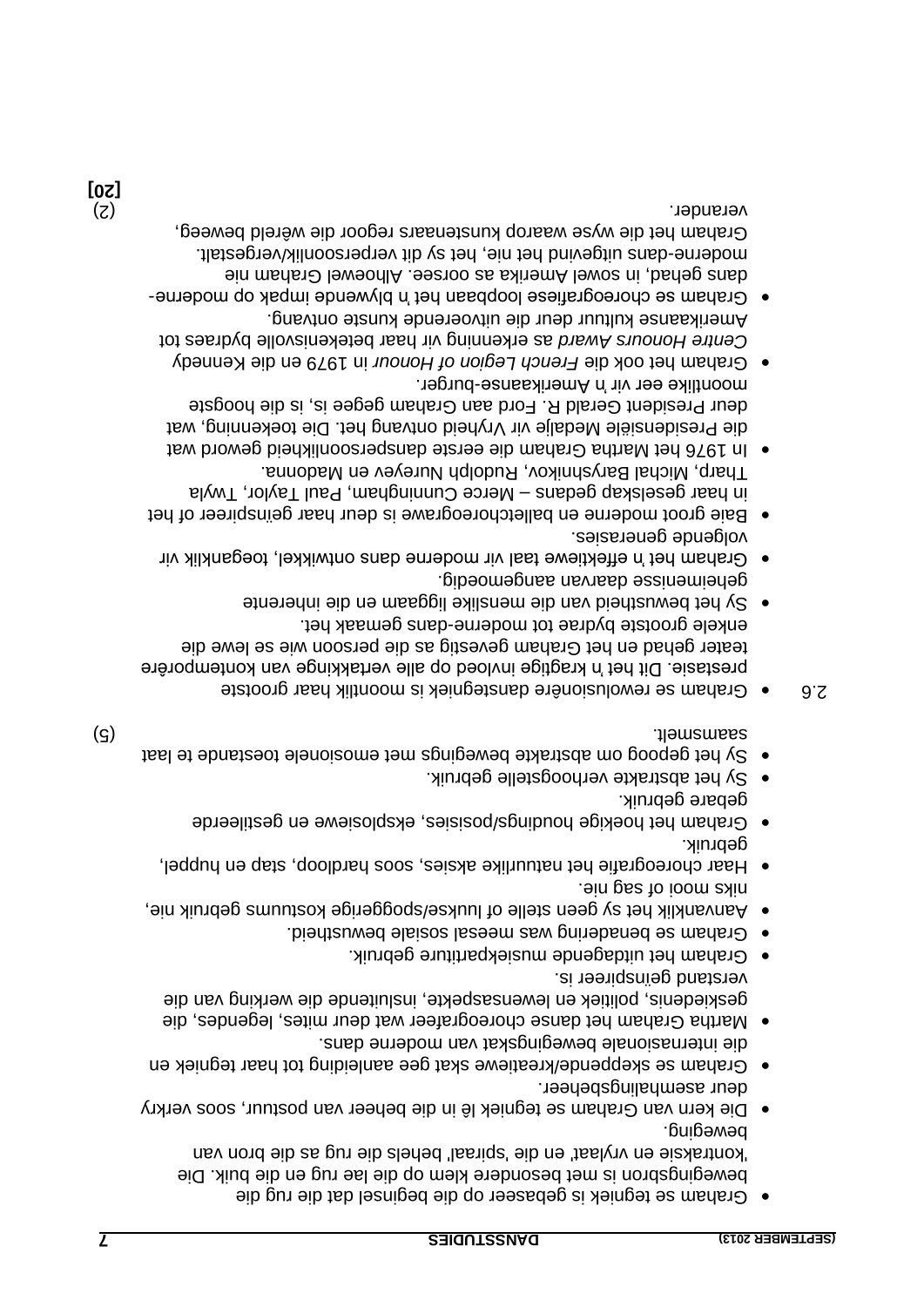- A van 1913 tot 1916 het Graham teater by die Universiteit van Cumnock
- . bestudeer jarige - Met geen noemenswaardige formele dansopleiding nie het die 22 . by die Denishawn Skool ingeskryf
- $\bullet$  Dit was by Denishawn Skool dat sy haar basiese opleibing privang het. Alhoewel sy volgens dansstandaarde laat begin het, het haar
- vasberadenheid, intelligensie en haar stywe, slanke lyf die aandag van . Ted Shawn getrek
- Graham en Shawn het teenoor mekaar in die hoofrolle gedans en dit het Graham wydverspreide blootstelling gegee.
- Graham het egter gou moeg geword vir Denishawn se dekoratiewe styl, tradisionalisme en romantisisme. Graham het gevoel dat die 'ou vorme
- . nie 'n stem gee aan die mens wat meer volledig ontwaak/bewus is nie' • In 1923 het Graham die Denishawn Skool verlaat en begin werk met eksperimentele danstegnieke wat 'n omwenteling in die teorieë van . beweging in al die uitvoerende kunste sou bring
- Nadat sy in 1923 na New York verhuis het, het Graham 'n werk by 'n Broadway-revue, the Greenwich Village Follies, gekry. Sy het vir twee jaar in die revue gedans en later na die danse wat sy opgevoer het, as verwys. Daar het sy 'n reputasie vir haar balletballades *'sexy little things'* . gekry
- $\bullet$  In 1926, 10 jaar nadat sy vir ander gedans het, het Graham haar eerste . solokonsert opgevoer
- Die stigting van die Martha Graham "Skool van Modernedans" op 26 April . 1926, het nie die einde van Graham se dansloopbaan beteken nie

Dwarsdeur haar lewe het haar dans- en choreografiese loopbane verweef ham het voortgegaan om hardnekkig saam haar geselskap te gebly. Gra dans tot op 76-jarige ouderdom, en teen daardie tyd het haar verskynings op die verhoog ontaard in aaklige karikatuur. Graham het troos gesoek in alkohol soos wat sy bewus geword het van haar kwynende kreatiewe energie en die feit dat haar liggaam nie meer die uitdagings van dans kon . hanteer nie

- In 1948 is sy met Eric Hawkins, een van die dansers in haar geselskap . getroud. Die huwelik was egter van korte duur
- Ten spyte van haar ouderdom het Graham voortgegaan om tot laat in die 60's te dans. Selfs na haar aftrede in 1969 het sy voortgegaan om te . choreografeer en te toer tot met haar dood in 1991
- Martha Graham het meer as 170 werke in haar leeftyd choreografeer, die meeste spesifiek vir haar eie geselskap geskep. Haar choreografiese loopbaan het bevestig dat dans 'n medium van selfuitdrukking vir sowel (7) . die choreograaf as die danser kan wees
- $S<sub>1</sub>$   $\bullet$  Graham het in metode van asemhaling en impulsbeheer ontwikkel wat sy ) genoem het. Dit het *'contraction and release'* 'kontraksie en vrylating' ( die leuse van die Graham-tegniek geword.
- Graham se klasse het op die vloer begin met asemhaling, kontraksies, beenstrekking en algemene strekwerk, gevolg deur buigings, hysings en heupswaaie.
- $\bullet$  Sy depruik bewegings, soos stap, hardloop en huppel gevolg deur wat Graham beskryf as 'n reeks valle, vorentoe, agtertoe en na die kant toe'.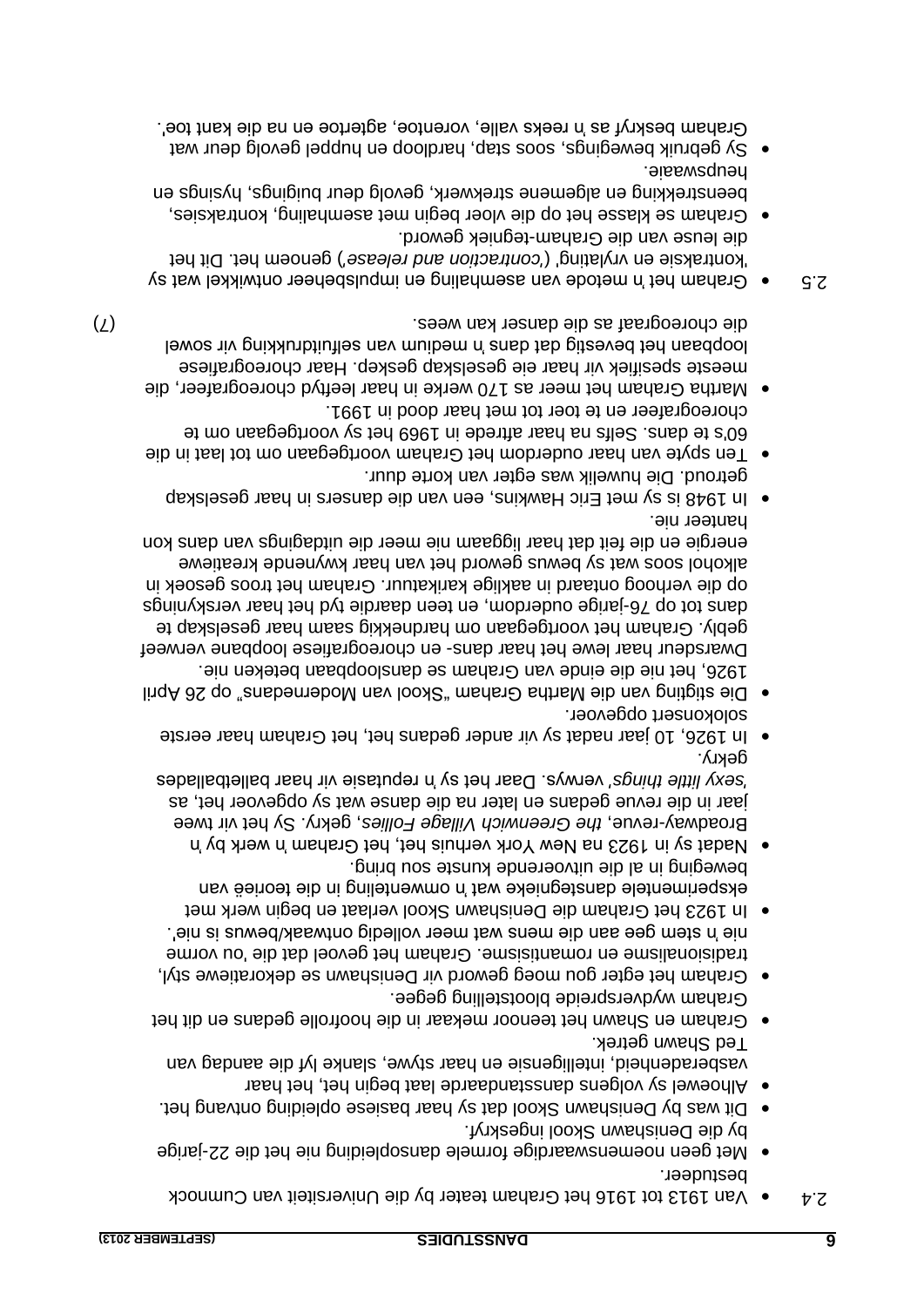#### **: NOTA AAN NASIENERS**

Gebruik professionele oordeel wanneer die kwaliteit van die kandidate se antwoorde geassesses in een afdeling meer inligting in een afdeling as in 'n ander gegee. Evalueer die hele antwoord om te assesseer wat die kandidaat weet en gee bunte gearvolgens.

#### **: NASIEN KRITERIA**

- **. toegeken geen punte – Die naam van die choreograaf** 2.1
- 2.2 Ken 2 punte toe indien die kandidaat plek van geboorte en datum van . geboorte gee
- 2.3 Ken 4 punte toe as die kandidaat 'n duidelike begrip van die choreograaf se ers an europelisation wys.
- $\mathsf{P}^{\mathsf{A}}$  Ken 7 punte toe indien die kandidaat spesifieke voorbeelde van die choreograaf se loopbaan as 'n danser en choreograaf gee.
- styl dans die van die van die van die eie van die choreograaf as totaat die kandidaat van die suiding in die s dee<sup>.</sup>
- 2.6 Ken 2 punte toe indien die kandidaat sy/haar bydrae tot die ontwikkeling van . dans gee

#### **: MOONTLIKE ANTWOORD**

(Antwoord in kolpuntvorm gegee om nasien te assisteer.)

# **MAHARD AHTAAM 1.2**

- Amerika gebore, Martha Graham is in Allegheny, Pennsylvania 2.2 (2) . 1894 Mei 11
- $\mathcal{E}$ .3 · · Graham, wat as in jong dogter atleties was, het nie haar roeping gevind . voordat sy in haar tienerjare was nie
- Sy het haar vader, wat nie van die teater gehou het nie, oorreed om haar na 'n opvoering deur Ruth St. Denis by die Mason Opera House in Los .meen et zelepnA
- $\bullet$  Ruth St. Denis se opvoering het in diepgaande invloed op Graham gehad . en het haar geïnspireer om 'n danseres te word
- Graham se vader het nie die teater as 'n beroep goedgekeur nie en sy . kon nie met haar opleiding begin tot na sy afsterwe nie
- opleiding in haar Graham eers met haar formele dansopleiding in haar vroeë 20's begin, nogal oud vir iemand wat beplan om 'n loopbaan in . professionele dans te volg
- Nog 'n invloedryke man in Graham se lewe was die Amerikaanse pianis, . komponis, skrywer en onderwyser, Louis Horst
- $\bullet$  Hy het Graham aan uitdagende behendgestel Hay het Graham  $(\uparrow)$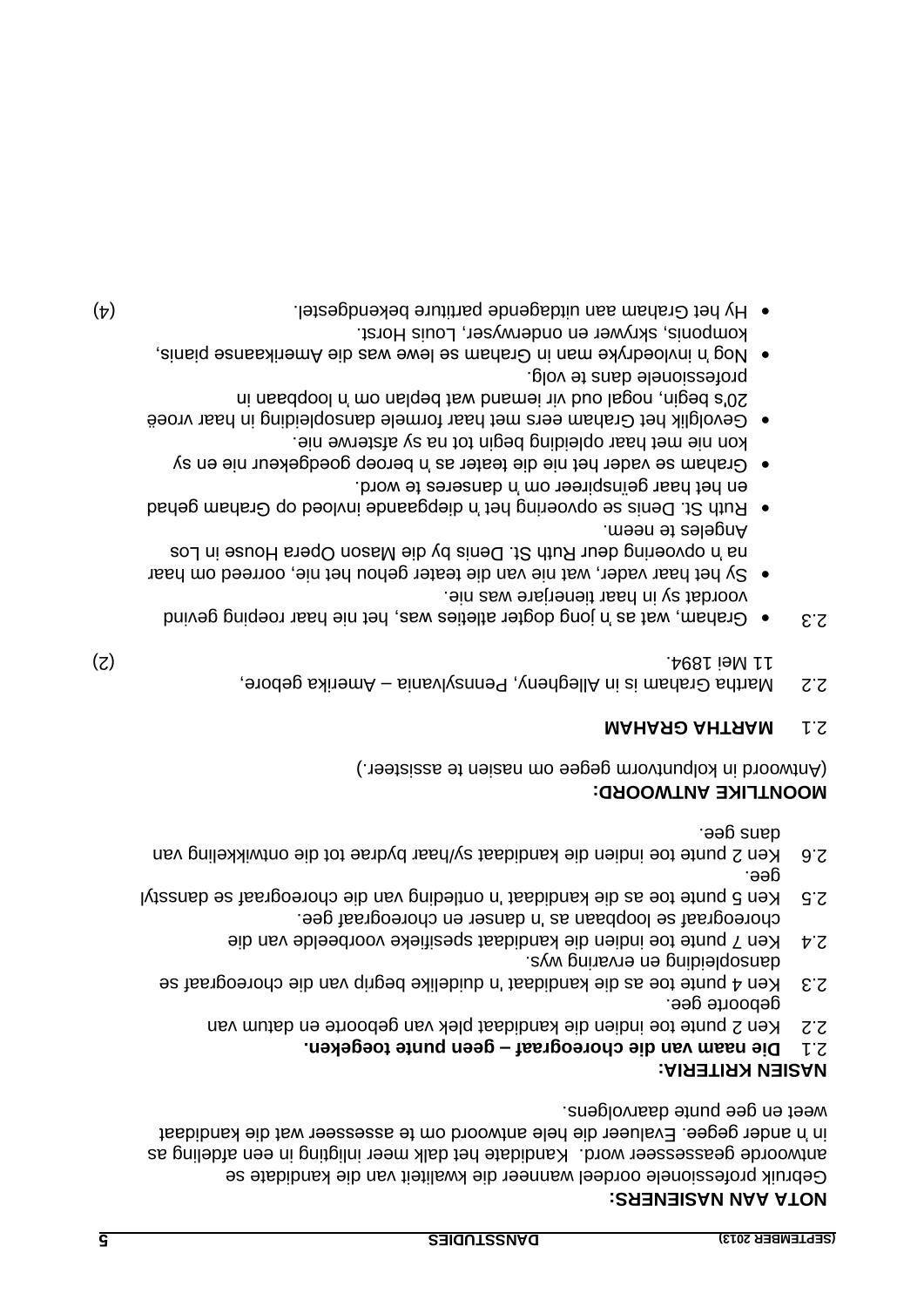**[15]**

#### **J.4 DEKOK EN LONEELSTELLE**

- Toneelstelle/dekor kan 'n belangrike deel van 'n opvoering wees
- Dit behoort tot die tema van die opvoering/produksie by te dra of dit te versterk
- Uitvoeringspasie moet in ag geneem word werk of rondom die toneelstelle óf sluit dit by die opvoering in
- Koste moet in ag geneem word want dit kan hin buur element van produksie wees
- Veiligheid moet in ag geneem word; dansers moet nie hulself beseer teen . skerp hoeke/vlakke, ens. nie
- Installering/Opstel moet in ag geneem word aangesien dit professioneel gedoen moet word om beserings te vermy
- Beligting moet in ag geneem word om toneelstelle/dekor te komplementeer. Kleure van toneelstelle/dekor en skadu's moet ook in ag geneem word
- Stoorplek indien groot waar sal dit gestoor word voor en na die produksie/opvoering
- Wanneer gaan dit opgestel word opvoerders het tyd nodig om met die stelle saam te werk. Soos is a stelle saam te werk. Soos is a stelle saam te werk is a stelle saam te werk is

#### **2 VRAAG**

#### **HIERONDER IS DIE VOORGESKREWE CHOREOGRAWE EN HUL DANSWERKE**

| <b>Danswerke</b>                  | Internasionale choreograaf     |
|-----------------------------------|--------------------------------|
| nopA to ollodgA                   | George Balanchine              |
| Revelations                       | vəliA nivlA                    |
| Appalachian Spring of Lamentation | martha Graham                  |
| Ghost Dancers of Rooster          | Christopher Bruce              |
| эует ием $\bm{\mathsf{S}}$        | Narius Petipa en Lev Ivanhof   |
| Le Sacre du Printemps             | <b>i</b> <i>NanijiN</i> vslasV |
| epewegs <sub>F</sub>              | Paul Taylor                    |
|                                   |                                |

#### **MEMO**

| Ontleding $-$ 2.5, 2.6                |     |     |               |     |   |                |             |
|---------------------------------------|-----|-----|---------------|-----|---|----------------|-------------|
| $\frac{1}{2}$ oebssedeo $\frac{1}{2}$ |     |     |               |     |   |                |             |
| Kennis – 2.2, 2.3                     |     |     |               |     | 9 |                |             |
| Internasionale choreograaf            |     |     |               |     |   |                |             |
|                                       | LU1 | רחז | EUS           | רחז | ධ | MEDIUM         | <b>HOOG</b> |
| Fokus van Vraag                       |     |     | Leeruitkomste |     |   | Vermoënsvlakke |             |
|                                       |     |     |               |     |   |                |             |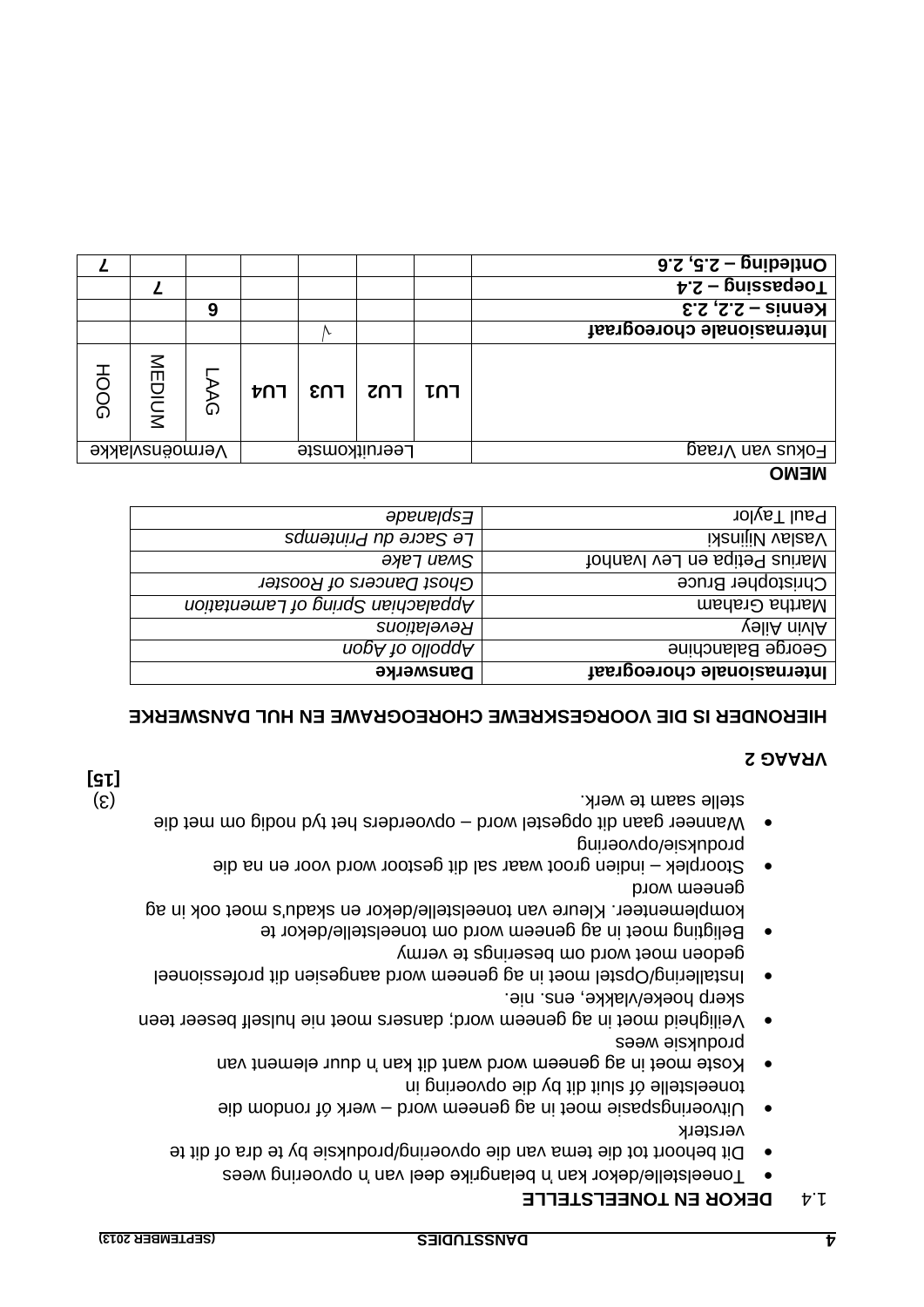#### **: NASIEN KRITERIA**

- . A ken 1 punt toe vir improvisering en een vir choreografie.
- : Ken 6 punte toe as die kandidaat die volgende in detail kan verduidelik 1.2
- o Mat is ruimte?
- Die verskillende tipe ruimtes o
- $\circ$  Hoe hierdie ruimte in choreografie gebruik word
- 1.3 Ken 4 punte toe vir 4 duidelike redes hoe jy jou repetisies vir jou danswerk . meer effektief kan maak
- $t + \mu$  Ken 3 punte toe as die kandidaat n'a Bepaslike verduideliking kan gee oor die belangrikheid van rekwisiete in 'n danswerk.

# **MOONTLIKE ANTWOORD:**

- Dit word gebruik om . vry en spontaan Improvisasie is 1.1 bewegingswoordeskat te ontwikkel en laat die danser verskillende bewegings van die liggaam verken om te eksperimenteer met bewegings/style/ruimte/emosies, ens.
- Komposisie of choreografie is ingestel en vasgestel. Choreograwe gebruik dikwels improvisasie om mee te begin om nuwe idees te kry en dan word bierdie idees in 'n vaste formaat gebruik – d.w.b. z.w. b. e.w. e. (2) . verander nie
- . Word is een van die elemente wat in improvisasie gebruik word.
- binne danser die patrone is die basie on batrone wat die danzer pinne .neob sensagnineovqo eib
- o Die choreograaf plaas dansers op die verhoog en beplan hoe hul binne die beskikbare ruimte sal beweeg om visuele belangstelling en dramatiese effek te skep.
- Daar is baie variasies en kombinasies van maniere waarop bewegings in . die ruimte kan voorkom
- Indien dit korrek gebruik word, kan dit die bewegingswoordeskat verbreed en 'n groot impak hê op die manier waarop ruimte in dans gebruik word.
- Daar is verskillende tipes van ruimte, soos:
- . The gaile we ruimte die ongebruikte ruimte rondom die liggaam and die die die entwendigte
- .  $\circ$  Mgemene ruimte die ruimte wat jy deel men ander mense.
- $\circ$  Positief of persoonlike ruimte die ruimte rondom die liggaam, of die ruimte wat jou liggaam opneem in lywnet meeg of term is. (6)
- 1.3 Beplan jou repetisie rooster
- e Stel dansers in kennis
- Kies die korrekte dansers
- Beplan die werk wat in elke repetisie gedek moet word
- die dansers op Warm
- Wees stiptelik
- Oorweeg gepaste veiligheidsmaatreëls insluitend alle dinge wat met die kamer te doen het
- die dansers dinge wat met alle veiligheid, insluitend toepaslike Oorweeg (A) het te doen het te doen van die stel van die stel van die verskil van die verskil van die verskil van die v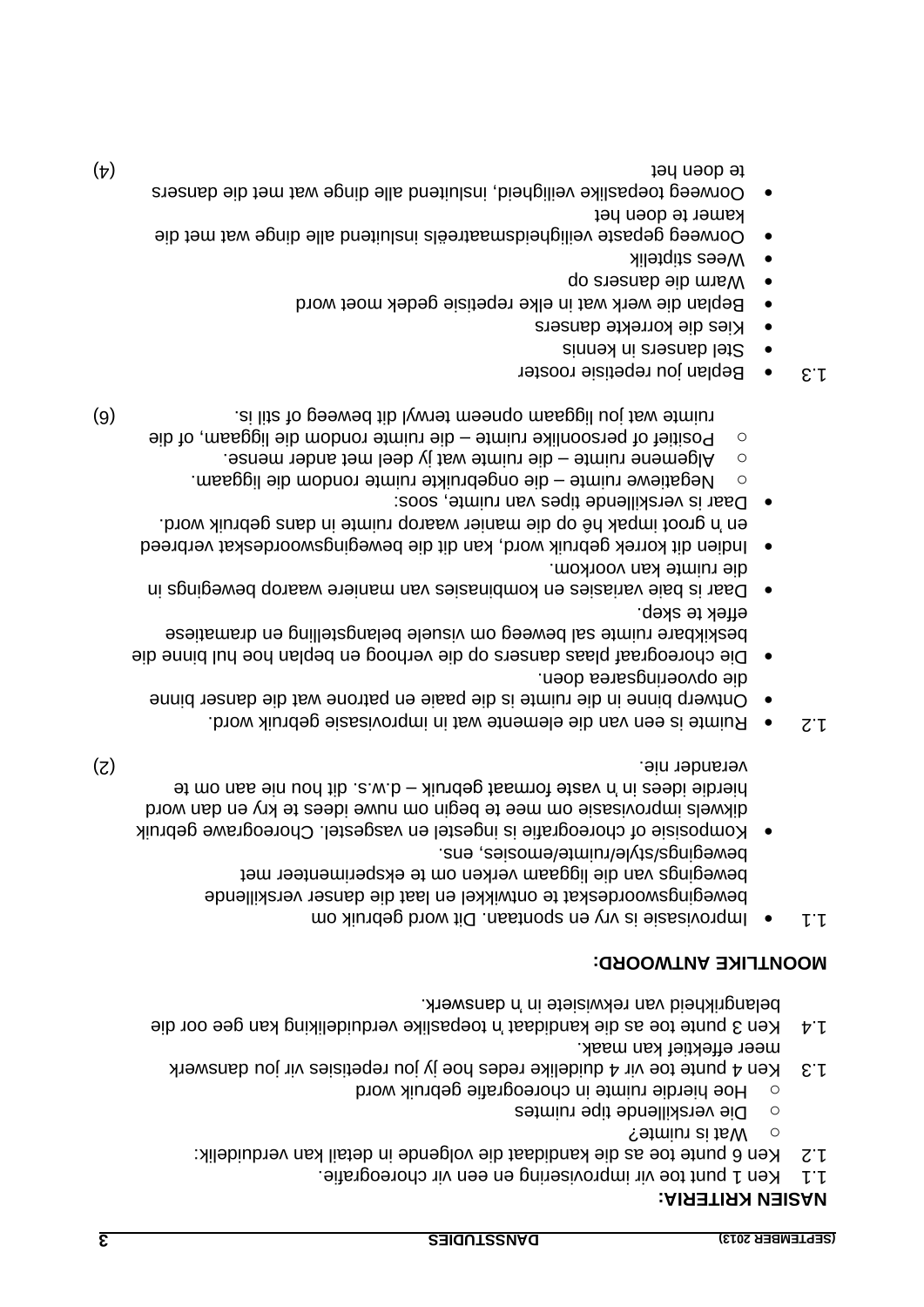#### **: NOTA AAN NASIENERS/ONDERWYSERS**

- In die voorbeelde van moontlike antwoorde is daar baie meer inligting verskaf as 'n . bron vir onderwysers en nasieners as wat van die kandidate verwag word
- Colpunte ('Bullets') is in die memo gebruik om nasien te vergemaklik.
- tabel onder elke vraag om die in die 'Fokusvraag' **ermoënsvlakke V** Verwys na die . hoë, medium en lae kognitiewe vlakke, wat in die antwoord verwag word, te bepaal
- Nasieners moet nie kandidate vir verkeerde gebruik van grammatika of spelling penaliseer nie. Solank die kandidaat se antwoord duidelik en verstaanbaar is en aan die nasienkriteria (bv. die benoeming van spiere) voldoen. Hulle mag egter nie **en spelfoute is - /paragraaftipe vrae kry as daar grammatika - stel volpunte vir op en die antwoord nie in die regte formaat geskryf is nie of nie die vraag**  *.* **betekenisvol beantwoord nie**
- In baie van die kwalitatiewe vrae, waar volledige verduidelikings vereis word, is een regmerkie nie altyd aan een punt gelyk nie. Halwe punte kan toegeken word.
- **Vermy die toekenning van volpunte waar die antwoord oppervlakkig en**  minimaal is. Hierdie eksamen is die hoogtebunt van 'n 3 jaar-opleidingsperiode, van graad 10 tot 12, en die vlak van strengheid wat vereis word, is dieselfde as vir ander matriekvakke.
- Waar kandidate agterlosige foute gemaak het, bv. nommering, moet hulle met 10% gepenaliseer word, maar die nasiener en moderator besluit of die kandidaat die betrokke vraag korrek beantwoord het.
- Soek na dit wat die kandidaat weet, nie wat hul nie weet nie.

# **AFDELING A: GESKIEDENIS**

# **1 VRAAG**

| $\uparrow$ . $\uparrow$ , $\epsilon$ . $\uparrow$ – priszageoT  |    |                                              |               |     |    |                |             |
|-----------------------------------------------------------------|----|----------------------------------------------|---------------|-----|----|----------------|-------------|
| $\mathcal{C} \cup \{ \cdot \}$ + $\mathcal{C} \cup \{ \cdot \}$ |    |                                              |               |     | ट  |                |             |
| elemente/produksie elemente<br>Improvisering/choreografiese     | /V |                                              | N             |     |    |                |             |
|                                                                 |    | $\mathsf{ENT}   \mathsf{ENT}   \mathsf{ENT}$ |               | ⊤∩ז | ΑG | MEDIUM         | <b>HOOG</b> |
| Fokus van Vraag                                                 |    |                                              | Leeruitkomste |     |    | Vermoënsvlakke |             |
| <b>MENO</b>                                                     |    |                                              |               |     |    |                |             |

#### **: NOTA AAN NASIENERS**

Baie moontlike antwoorde kan gegee word. Gebruik professionele oordeel wanneer . Brow die kandidate se antwoorde geasseseer word.

**6 1.2 – Sintese**